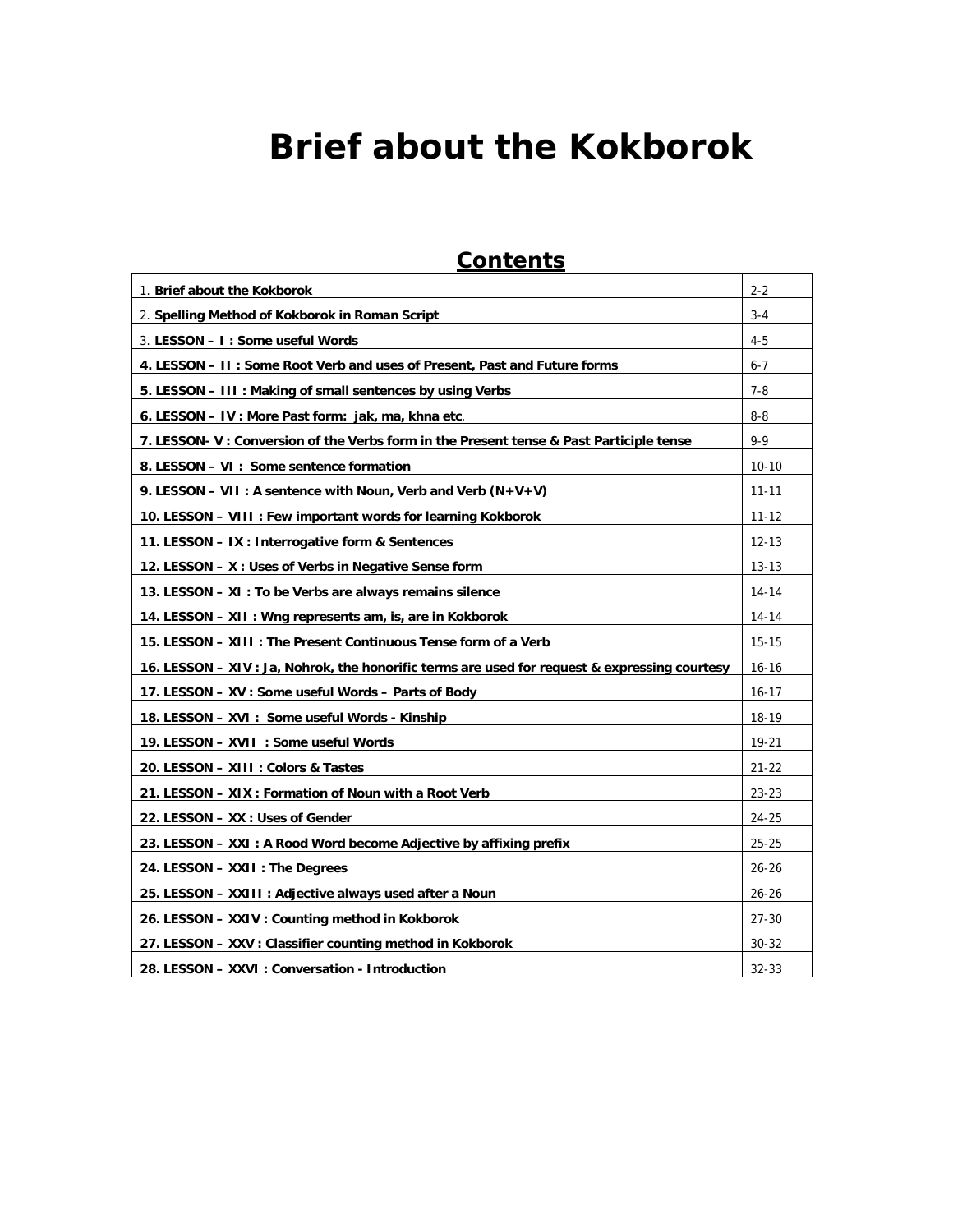#### **Brief about the Kokborok**

<span id="page-1-0"></span>The Kokborok is a language of Borok people who are geographically known as Tripuris. It is one of the state languages of Tripura notified on January 19, 1979.

The TTAADC has declared the Kokborok as official language of TTAADC on April 20, 1999.

The Kokborok is now comprising 17 nos Language Code among the 47 Language Code in India according to the  $6<sup>th</sup>$  All India Educational Survey. There are also 99 no languages having no language code as well.

The Borok or Tripuris are inhabited not only in Tripura state but also in North-Eastern states, Pithoragarh of Uttaranchal and neighboring countries like Bangladesh, Myanmar, Nepal and Bhutan comprising about 1.5 million in numbers.

The Borok or Tripuris are the branch of Boro people of Assam belonging to the Sino-Tibetan linguistic group and racially Mongoloids. The British Historians has recognized this people as Tibeto-Burmise linguistic group.

According to Sir G. A. Grearson, as mentioned in book of the Linguistic Survey of India, there are more or less 179 languages having 544 different dialects in India. Out of 179 languages, 116 languages belong to the Sino-Tibetan linguistic group which are mostly found in North-Eastern India. A Pyramid of the Sino-Tibetan linguistic group may be drawn for the better understanding of this language: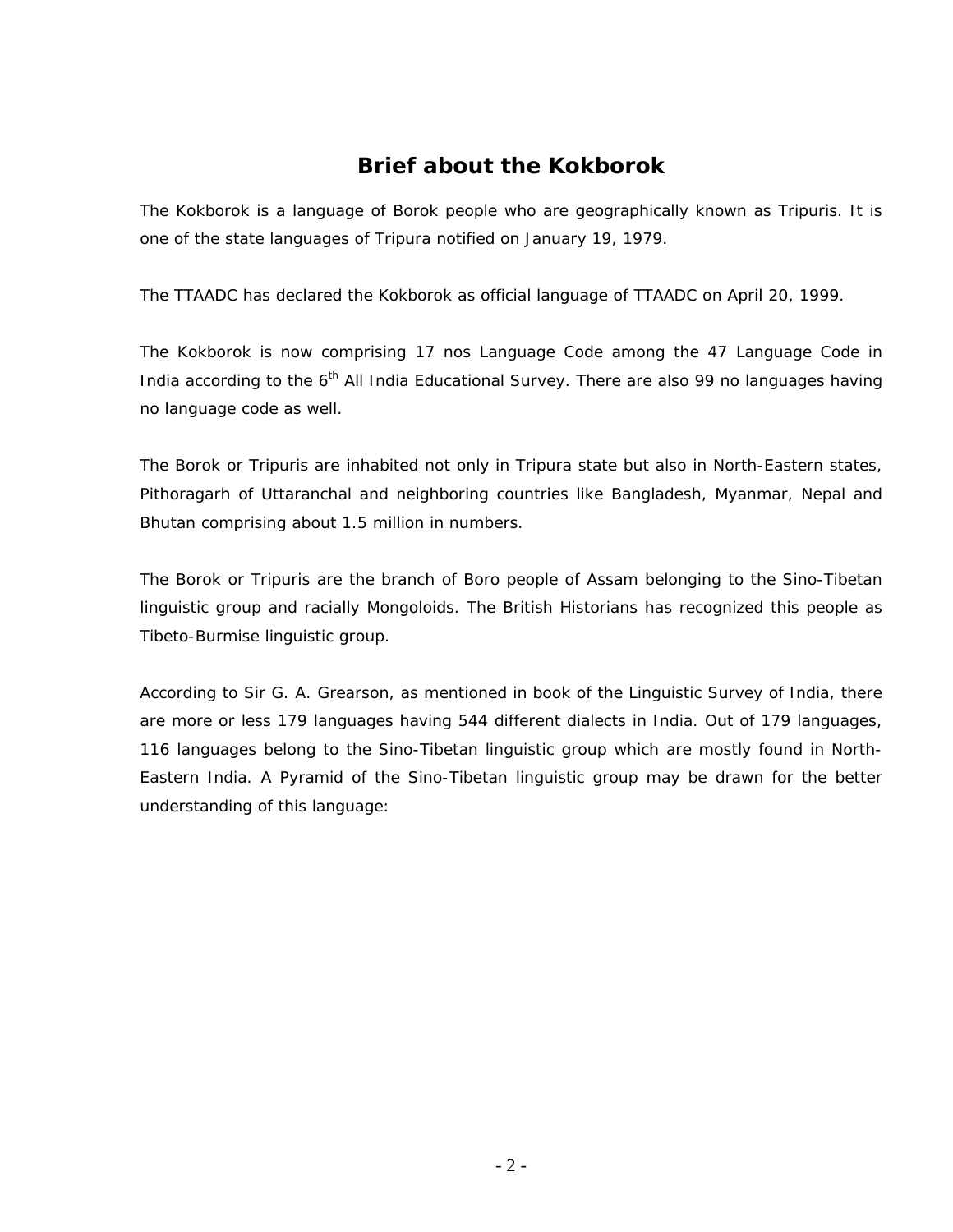#### **SINO-TIBETAN**

#### Chinese Thai **Tibeto-Burmise**

#### **Boro** Burmise Tibetan

<span id="page-2-0"></span>Chutia Dimasa Garo Hojai **Kokborok** Kuch Mech Rabha Tiwa(Lalung)

 **Bru Debborma Jomatia Koloi Kwtal(Noatia) Murasing Rupini Tripura Uchoi** 

There are a number of sub-dialect of the above mentioned 9(nine) dialect of the Kokborok. The sub-dialect may be more familiar as Clan and number of Clan of each dialect have a distinct identity. Some are based in the name of a famous person and some are skillfulness of the particular group of people like the handicraft, waving, sweet tune of tongue and good speaker etc. etc. The detail follows:

| 1. | Bru           | 17 sub | dialects or clan |
|----|---------------|--------|------------------|
| 2. | Debborma      | 11 sub | dialects or clan |
| 3. | Jomatia       | 3 sub  | dialects or clan |
| 4. | Koloi         | 08 sub | dialects or clan |
| 5. | Kwtal(Noatia) |        |                  |
| 6. | Muraing       | 04 sub | dialects or clan |
| 7. | Rupini        | 11 sub | dialects or clan |
| 8. | Tripura       | 25 sub | dialects or clan |
| 9. | Uchoi         | 06 sub | dialects or clan |

Therefore it has a micro classification of the community numbering about 85 (! ) as well.

#### **Spelling Method of Kokborok in Roman Script**

#### **1. Pronunciation of Vowels:**

|    | A, a as in Apple.    | Apha – My Father   |
|----|----------------------|--------------------|
|    | E, e as in Emperor.  | Er - To increase   |
| 3. | L. Las in Ink.       | Isri - The Queen   |
| 4. | O, o as in Oblige    | $Ok$ – The Belly   |
| 5. | U, u as in Utgard.   | $UI - Behind$      |
| 6. | W, w as in (U) Wake. | $W \cap q$ – To be |

#### **2. Uses of Vowel with a Consonants:**

|    | B+a is Ba      | Bara - Short       |
|----|----------------|--------------------|
| 2. | $B + e$ is Be  | Beng – Spider      |
| 3. | $B + i$ is Bi  | Bihik - His Wife   |
|    | $B+o$ is Bo    | Bol - Firewood     |
| 5. | $B+u$ is Bu    | Bukung – Nose      |
|    | 6. $B+W$ is Bw | Bwlwng - Abundance |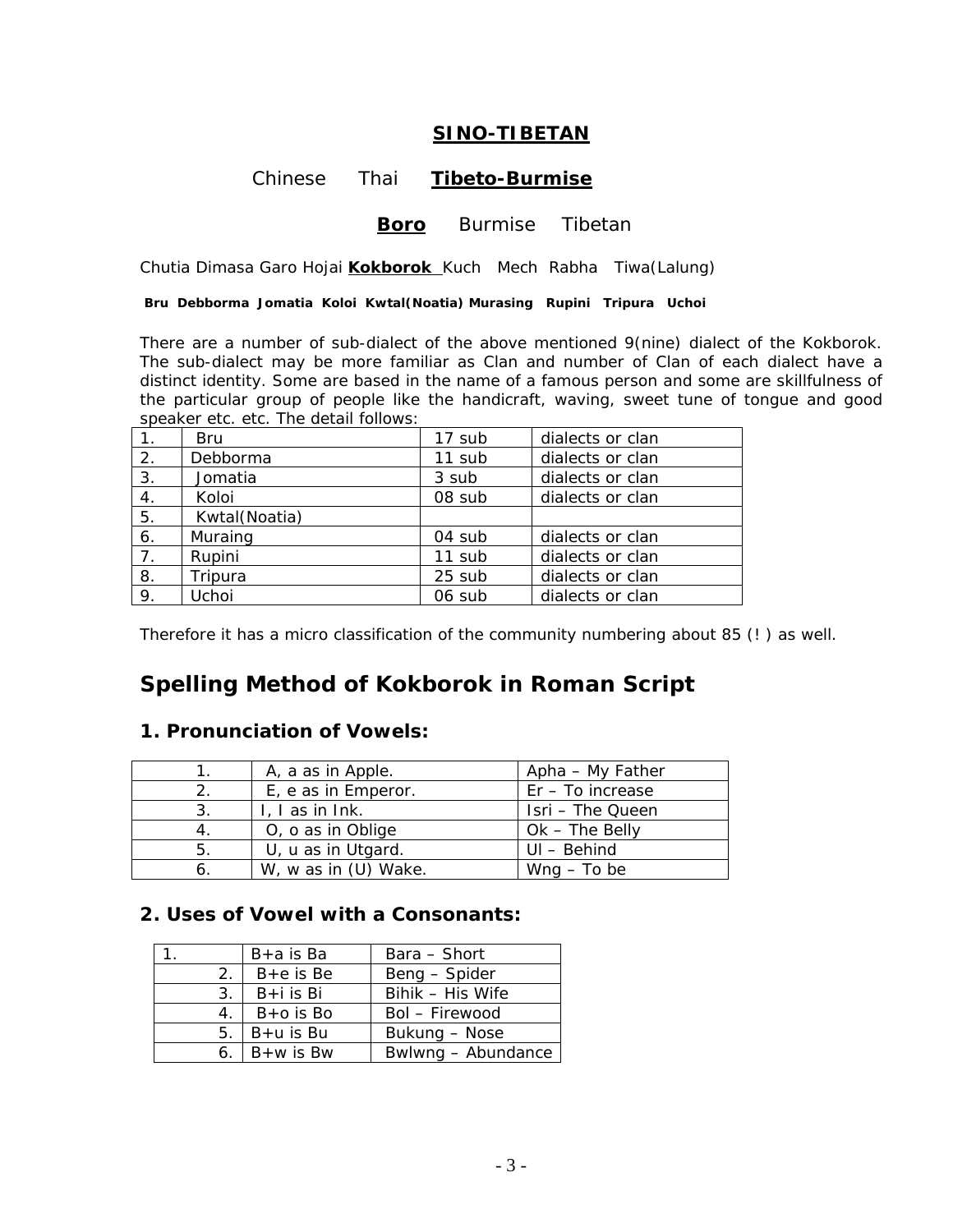#### <span id="page-3-0"></span>**3. Uses of Conjoint Letters – Ch, Kh, N', Ng, Ph, Th, Ua, Uo:**

| 1. Ch  | -Chap     | To fold |
|--------|-----------|---------|
| 2. Kha | -Kham     | Drum    |
| 3. N'  | $-ln'$    | Yes     |
| 4. Ng  | - Nwng    | You     |
| 5. Ph  | -Phatar   | Outside |
| 6. Th  | - Thailik | Banana  |
| 7. Ua  | -Uak      | Pig     |
| 8. Uo  | -Buo      | Beat    |
|        |           |         |

#### **4. The last alphabet of a word bearing K & P will be G & B after using a vowel as suffix and the meaning will be changed:**

|    | Paithak – Last.    | Paithak + $o$ - Pathago - In last. |
|----|--------------------|------------------------------------|
|    | Kok – Language.    | $Kok + o - Kogo - In language.$    |
| -3 | Koklop – Poem.     | Koklop + $o$ – Koklobo – In poem.  |
| Δ  | Khaklap $-$ Chest. | Khaklap + o - Khaklabo - In chest. |

#### **5. How to write High Tone:**

*Normal Tone High Tone*

| Lai – Easy       | Laih – Crossed   |
|------------------|------------------|
| Bor - Senseless  | Bohr – To plant  |
| $Cha - Right$    | Chah – To eat    |
| Nukhung - Family | Nukhuhng - Roof. |

## **LESSON - I**

#### **Some useful Words**

| English       | <b>Kokborok</b> |
|---------------|-----------------|
|               | Ang             |
| We            | Chwng           |
| You           | Nwng            |
| You all       | Nohrok          |
| Your(s)       | Nini            |
| Your all      | Nohrokni        |
| He/She        | Bo              |
| They          | <b>Bohrok</b>   |
| <b>Theirs</b> | Bohrokni        |
| To You        | Nono            |
| You all       | Bohrokno        |
| Мe            | Ano             |
| My/Mine       | Ani             |
| Ours          | Chini           |
| Them          | Bohrokno        |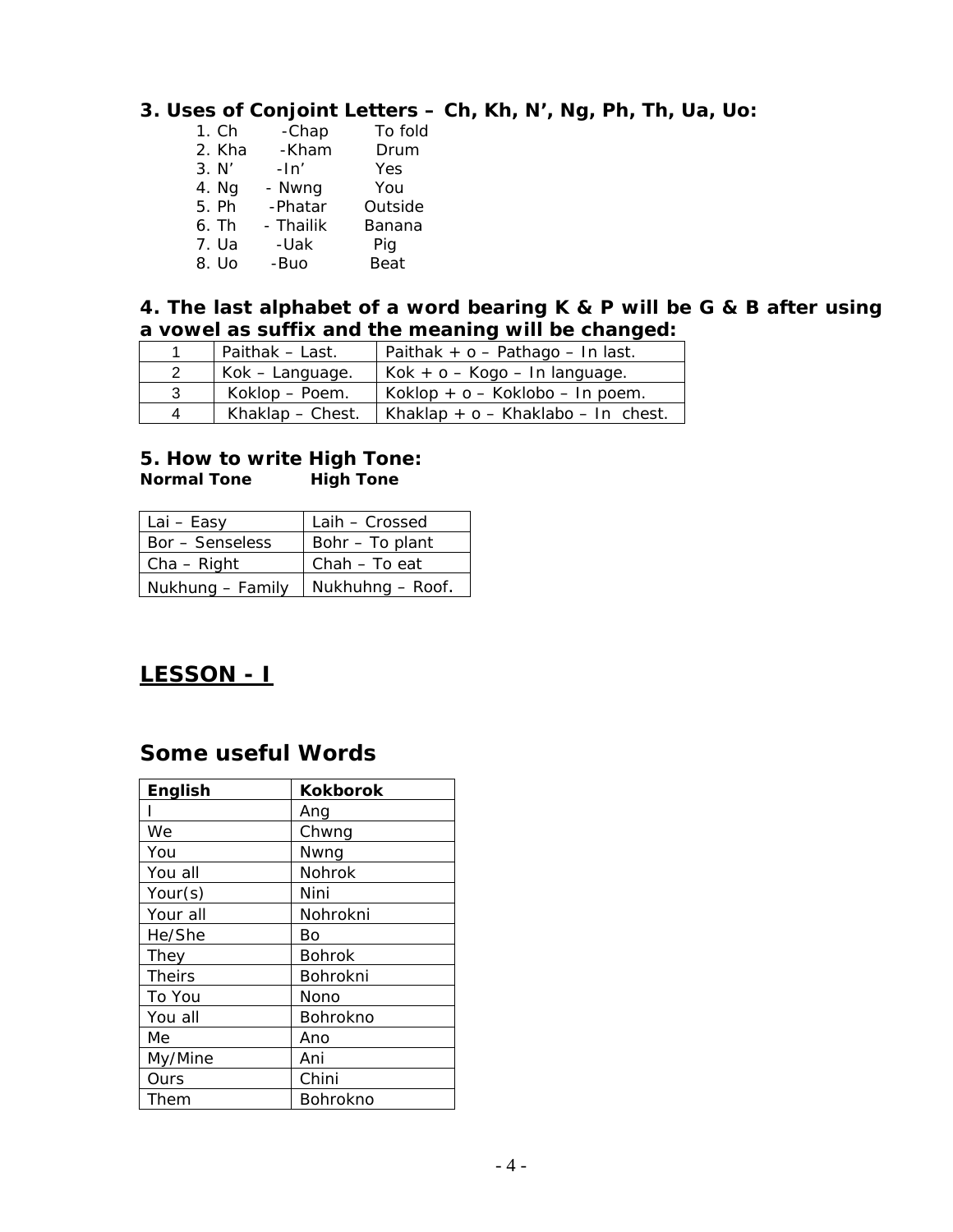| Him/Her  | Bono          |
|----------|---------------|
| His/Her  | Bin           |
| Who      | Sabo          |
| Whom     | Sabono        |
| What     | Tamo          |
| Why      | Tamungwi      |
| Where    | Boro          |
| There    | Aro           |
| Here     | Oro           |
| When     | <b>Buphru</b> |
| Name     | Mung          |
| Village  | Kami          |
| Town     | Dohli         |
| City     | Dohliyung     |
| State    | Haste         |
| Country  | Hakotor       |
| World    | Hayung        |
| Sky      | Nokha         |
| Universe | Nokhayung     |

# **Exercise:** Making of small sentence.

# *English Kokborok*

| What is your name?                | Nini mung tamo?        |
|-----------------------------------|------------------------|
| My name is Mr. X.                 | Ani mung Mg. X.        |
| Who are you?                      | Nwng sabo?             |
| I am Mr. X.                       | Ang Mg. X.             |
| Where is your village?            | Nini kami boro?        |
| What is the name of your village? | Nini kamini mung tamo? |
| What do you do?                   | Tamo khlai?            |
| Which state you belong to?        | Nwng boh hasteni?      |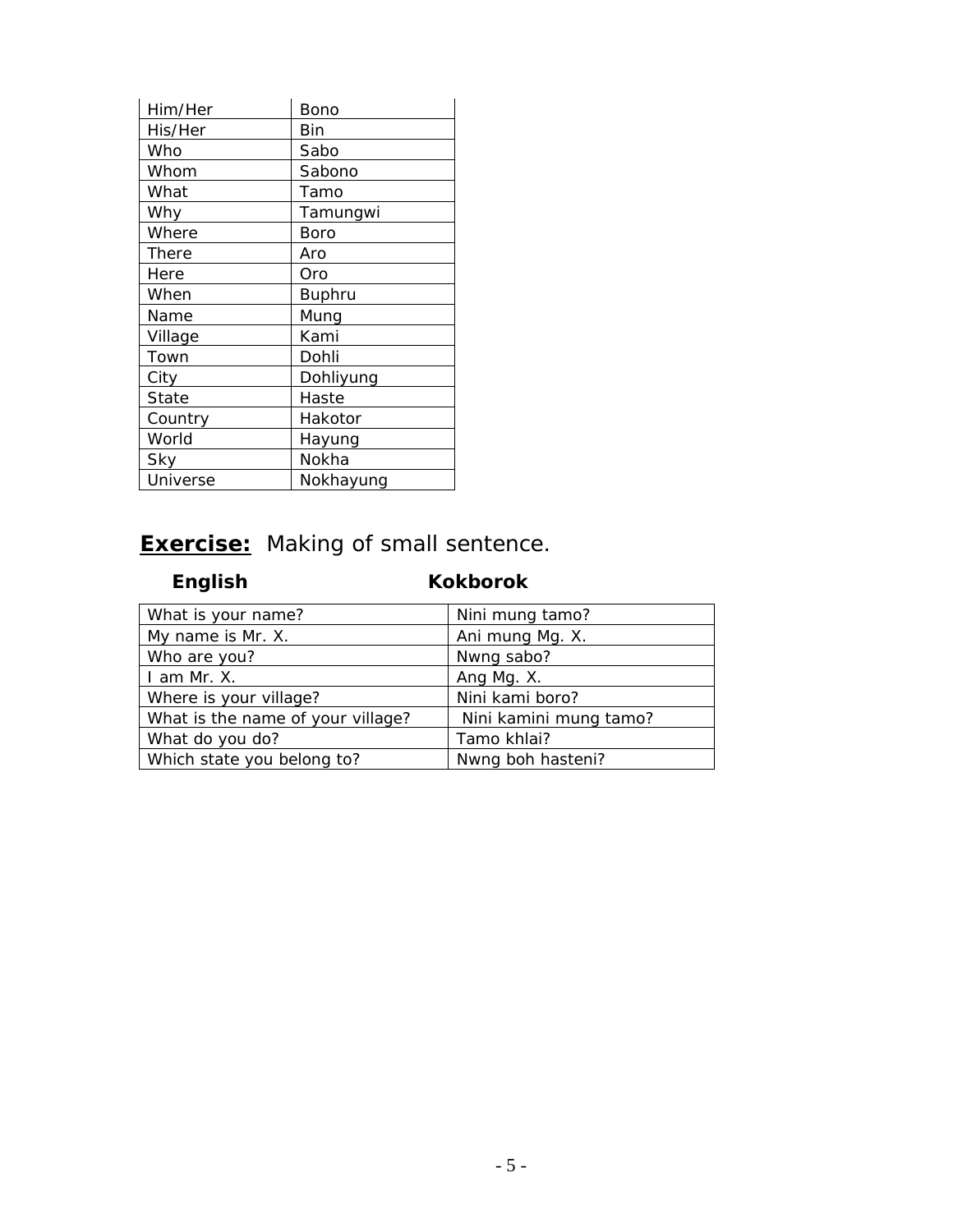# **LESSON – II**

# <span id="page-5-0"></span>**Some Root Verb and uses of Present, Past and Future forms**

| <b>Root Verb</b>                | <b>Present</b>   | Past      | <b>Future</b> |
|---------------------------------|------------------|-----------|---------------|
|                                 | o/di             | Kha       | nai           |
| $Chah - to eat$                 | Chahuo/Chahdi    | Chahkha   | Chahnai       |
| Swi - to write                  | Swio/Swidi       | Swikha    | Swinai        |
| $Him - to walk$                 | Himo/Himdi       | Himkha    | Himnai        |
| Achuk - to sit                  | Achugo/Achukdi   | Achukkha  | Achuknai      |
| Thahng - to go Thahngo/Thahngdi | Thahngkha        | Thahngnai |               |
| Bwcha - to stand up             |                  |           |               |
| Bwchao/Bwchadi                  | Bwchakha         | Bwchanai  |               |
| Bathak - to stop                | Bathago/Bathakdi | Bathakkha | Bathaknai     |
| Rwchap - to sing                |                  |           |               |
| Rwchabo/Rwchapdi                | Rwchapkha        | Rwchapnai |               |
| Mwsa - to dance Mwsao/Mwsadi    | Mwsakha          | Mwsanai   |               |
| Kog - to shoot/to fire          | Kogo/Kogdi       | Kogkha    | Kognai        |
| $Kap - to cry$                  | Kabo/Kapdi       | Kapkha    | Kapnai        |
| Nai - to see/watch              | Naio/Naidi       | Naikha    | Nainai        |
| $Sa - to speak$                 | Sao/Sadi         | Sakha     | Sanai         |
| Phai - to come                  | Phaio/Phaidi     | Phaikha   | Phainai       |
| Rom - to hold/catch             | Romo/Romdi       | Romkha    | Romnai        |
| $So - to pull$                  | Souo/Sodi        | Sokha     | Sonai         |
| Rw/Ri/Ro - to give              | Rwuo/Rwdi        | Rwkha     | Rwnai         |
|                                 | Rido/Ridi        | Rikha     | Rinai         |
|                                 | Rouo/Rodi        | Rokha     | Ronai         |
|                                 |                  |           |               |
| Dagar - to push                 | Dagaro/Dagardi   | Dagarkha  | Dagarnai      |
| Nor - to replace                | Noro/Nordi       | Norkha    | Nornai        |
| Kaso - to prevent               | Kasouo/Kasodi    | Kasokha   | Kasonai       |
| Yakar- to release               | Yakaro/Yakardi   | Yakarkha  | Yakarnai      |
| Tubu $-$ to bring               | Tubuo/Tubudi     | Tubukha   | Tubunai       |
| Tong $-$ to stay                | Tongo/Tongdi     | Tongkha   | Tongnai       |
| Pori - to read                  | Porio/Poridi     | Porikha   | Porinai       |
| Lekha - to count                | Lekhao/Lekhadi   | Lekhakha  | Lekhanai      |
| Berai - to tour                 | Beraio/Beraidi   | Beraikha  | Berainai      |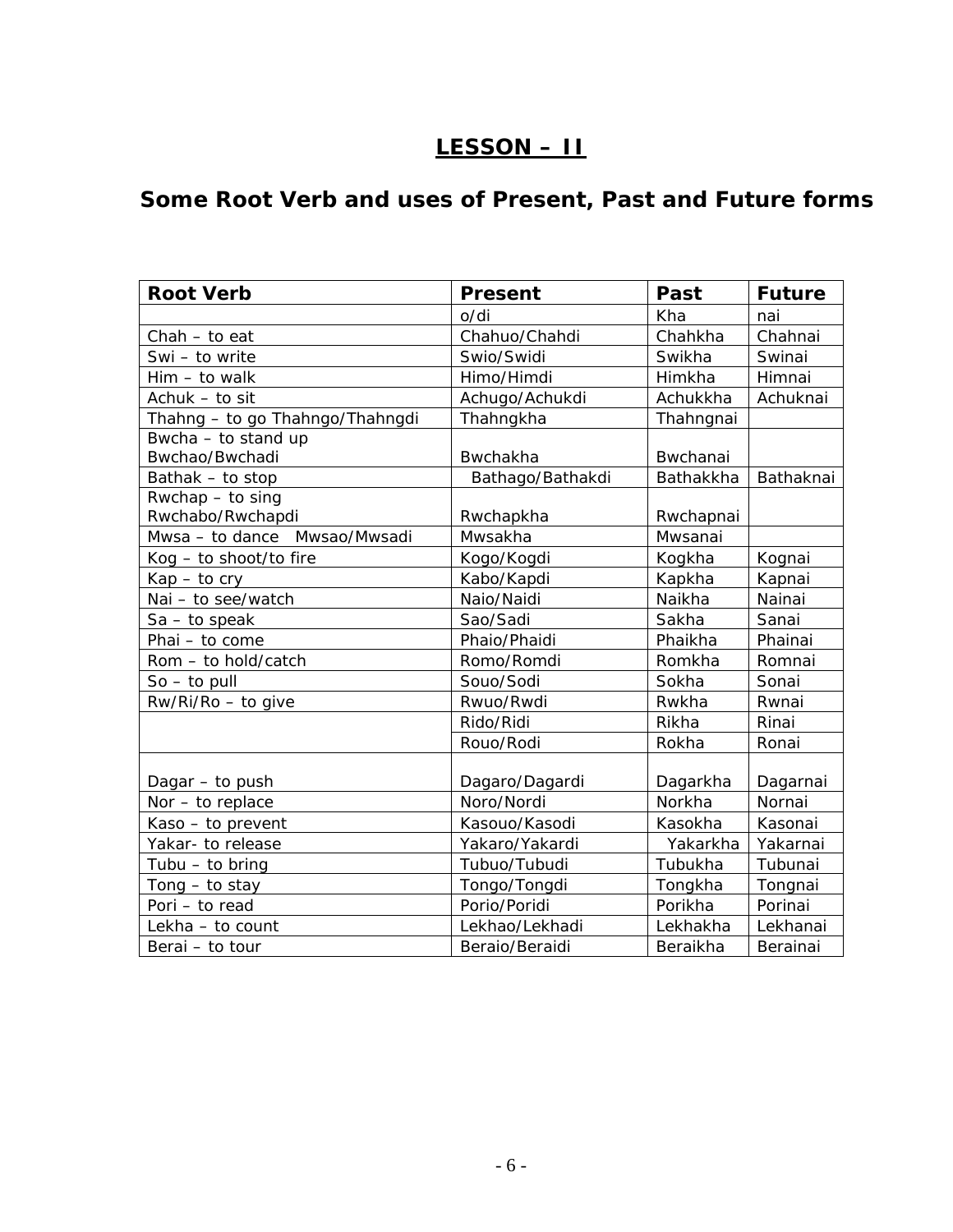<span id="page-6-0"></span>

| $Bir - to fly$                  | Biro/Birdi       | <b>Birkha</b> | Birnai    |
|---------------------------------|------------------|---------------|-----------|
| $Pai - to buy$                  | Paio/Paidi       | Paikha        | Painai    |
| Paih - finish                   | Paihuo/Paihd     | Paihkha       | Paihnai   |
| Bak - to distribute             | Bago/Bakdi       | Bakkha        | Baknai    |
| Cheng - to start Chengo/Chengdi | Chengo/Chengdi   | Chengkha      | Chengnai  |
|                                 |                  |               |           |
| Lamsok - to welcome             | Lamsogo/Lamsokd  | Lamsokkha     | Lamsoknai |
| Yachak - to receive             | Yachago/Yachakdi | Yachakkha     | Yachaknai |
| Yaphar - to handover            | Yapharo/Yaphardi | Yapharkha     | Yapharnai |
| $Bam - to huq$                  | Bamo/Namdi       | <b>Bamkha</b> | Bamnai    |
| Hor $-$ to carry in back        | Horo/Hordi       | Horkha        |           |

# **Exercise:** Make present, past and future form with root verb.

|                   | <b>Present</b> | <b>Past</b> | <b>Future</b> |
|-------------------|----------------|-------------|---------------|
| Kuchuk – to cough |                |             |               |
| Swhng – to ask    |                |             |               |
| $Kha - to bind$   | -              |             |               |
| Bihr $-$ to bag   |                |             |               |
| Bom – to bow down |                |             |               |

# **LESSON - III**

# **Making of small sentences by using Verbs**

Present form:

| <b>English</b>           | <b>Kokborok</b>   |
|--------------------------|-------------------|
| He eat                   | Bo Chahuo         |
| They eat                 | Bohrok chahuo     |
| Sit down                 | Achukdi           |
| You sit down             | Nwng achukdi      |
| Sit down please          | Achukjadi         |
| You(all) sit down please | Nohorok achukjadi |
| You come                 | Nwng phaidi       |
| Tell him                 | Bono sadi         |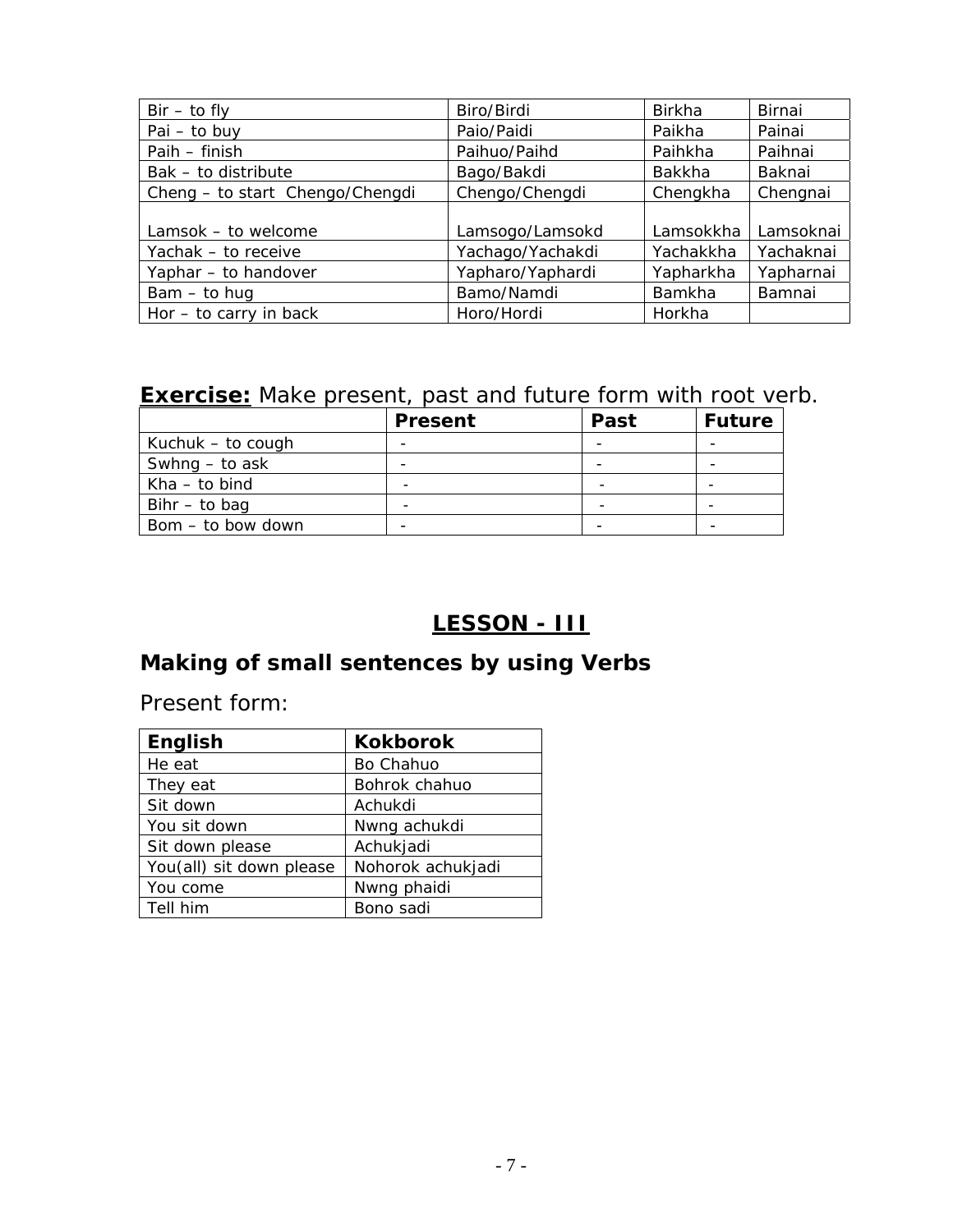#### <span id="page-7-0"></span>Past form:

| <b>English</b>       | <b>Kokborok</b>   |
|----------------------|-------------------|
| I told               | Ang sakha         |
| We wrote             | Chwng swikha      |
| He came              | Bo phaikha        |
| They walked          | Bohrok himkha     |
| You gave him         | Nwng bono rwkha   |
| They worked together | Bohrok tanglaikha |
|                      |                   |

## Future form:

#### **English Kokborok**

I shall go Ang thahngnai We shall sing **Chwng rwchapnai** You will go Nwng thahngnai You(all) will go Nohrok thahngnai He/She will dance Bo mwsanai They will come Bohrok phainai

**Exercise:** Make three small sentences each of present, past & future form.

# **LESSON - IV**

#### **More Past form: jak, ma, khna etc.**

| English              | <b>Kokborok</b>    |
|----------------------|--------------------|
| I told               | Ang thahnganw      |
| We wrote             | Chwng rwchabanw    |
| He came              | Nwng thahnglak     |
| They walked          | Nohrok thahnglak   |
| You gave him         | Nwng bono rwkhna   |
| They worked together | Bohrok tanglaikhna |

#### **More Future form: anw, glak, ya etc.**

| English           | <b>Kokborok</b>  |
|-------------------|------------------|
| shall go          | Ang thahnganw    |
| We shall sing     | Chwng rwchabanw  |
| You will go       | Nwng thahnglak   |
| You(all) will go  | Nohrok thahnglak |
| He/She will dance | Bo mwsaya        |
| They will come    | Bohrok phaiya    |

**Exercise:** Make one sentence each with jak, ma, khan, anw, glak & ya.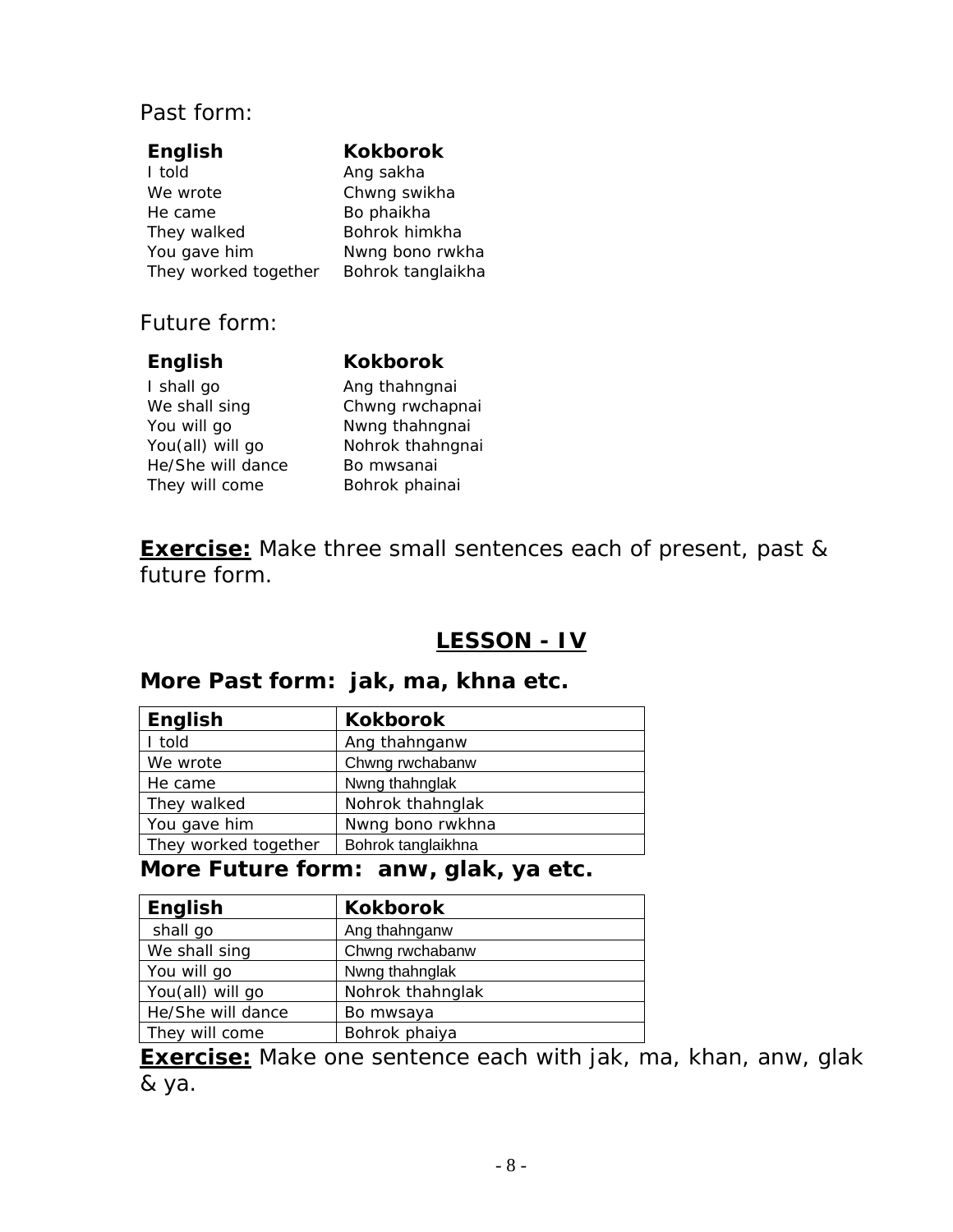# **LESSON- V**

# <span id="page-8-0"></span>**Conversion of the Verbs form in the Present tense & Past Participle tense**

| English      | <b>Kokborok</b> |
|--------------|-----------------|
| Eats/Eat     | Chahuo          |
| Eat          | Chahdi          |
| Has eaten    | Chahkha         |
| I eat        | Ang chahuo      |
| He eats      | Bo chahuo       |
| He has eaten | Bo chahkha      |
| have eaten   | Ang chahkha     |

Also other Verbs may be used as follows:

| <b>English</b> | <b>Kokborok</b> |
|----------------|-----------------|
| Has come       | Phaikha         |
| Has given      | Rwkha           |
| Has gone       | Thahngkha       |
| Has caught     | Romkha          |
| Has cried      | Kapkha          |
| Has danced     | Mwsakha         |
| Has written    | Swikha          |
| Has read       | Porikha         |
| Has eaten      | Chahkha         |
| Has walked     | Himkha          |
| Has sung       | Rwchapkha       |
| Has drawn      | Rikkha          |

**Exercise:** Make two sentences each of Conversion of the Verbs form in the present tense & past participle tense & uses of other verbs.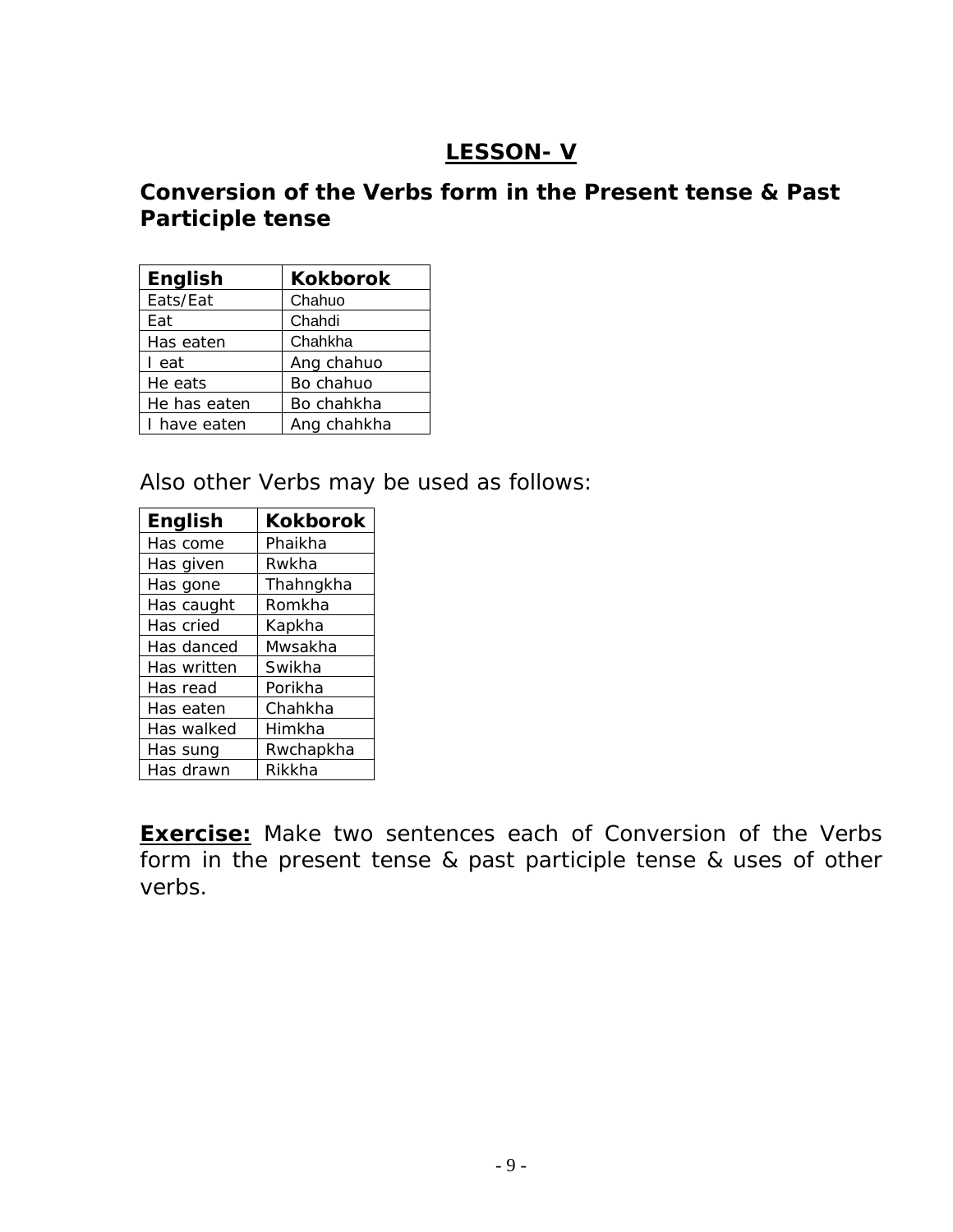# **LESSON - VI**

#### <span id="page-9-0"></span>**Some sentence formation**

A sentence only with a Verb (V)

| <b>English</b> | <b>Kokborok</b> |
|----------------|-----------------|
| Come           | Phaio           |
| Eat            | Chahuo          |
| Write          | Swio            |
| Walk           | Himdi           |
| Sing           | Rwchapdi        |
| Push           | Dagardi         |
| Saw            | Naikha          |
| Sung           | Rwchapkha       |
| Push           | Dagarkha        |
| Will buy       | Painai          |
| Will welcome   | Lamsoknai       |
| Will start     | Chengnai        |

A sentence with Subject and Verb  $(S + V)$ 

| <b>English</b>    | <b>Kokborok</b> |
|-------------------|-----------------|
| I eat             | Ang chaho       |
| He write          | Bo swio         |
| Your read         | Nwng porio      |
| We saw            | Chwng naikha    |
| You (all) will do | Norok tangnai   |
| They will fire    | Bohrok kognai   |
| I shall go        | Ang thahngnai   |
| We shall stay     | Chwng tongnai   |

A sentence with Noun, Objective and Verb  $(N+O+V)$ 

| <b>English</b>       | <b>Kokborok</b>                                    |
|----------------------|----------------------------------------------------|
| I eat rice           | Ang mai chahuo                                     |
| We go there          | Chwng uro thahngo                                  |
| You read book        | Nwng bijap porikha                                 |
| You went home        | Nohrok nogo tangkha                                |
| He will go to school | Bo rwngnogo thahngnai                              |
|                      | They will remain at office Bohrok habanogo tongnai |

**Exercise:** Make one sentence each with a Verb(V), Subject +  $\overline{Object(S+O)}$  and Noun + Objective + Verb(N+O+V).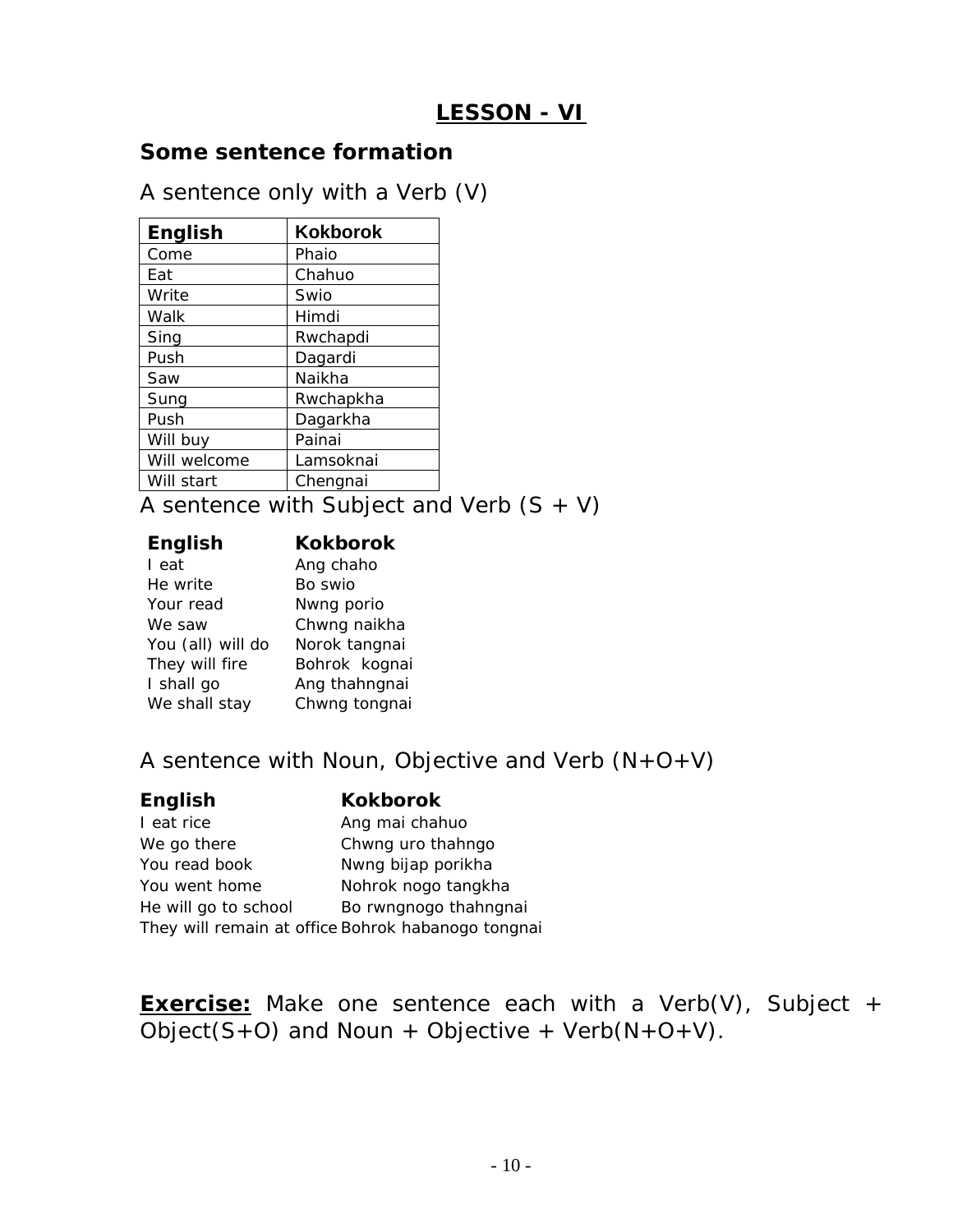# **LESSON - VII**

### <span id="page-10-0"></span>**A sentence with Noun, Verb and Verb (N+V+V)**

| English         | <b>Kokborok</b>      |
|-----------------|----------------------|
| He is reading   | Bo poriui tongo      |
| I went to sleep | Ang thuna thahngkha  |
| You come to go  | Nwng thahngna phaidi |

#### **A sentence with Noun, Noun, Verb and Verb (N+N+V+V)**

| English               | <b>Kokborok</b>            |
|-----------------------|----------------------------|
| Vou come to do work   | Nwng samung tangna phaidi  |
| You go to do work     | Nwng samung tangna thahngo |
| He remain eating rice | Bo mai chahui tongo        |

**Exercise:** Make one sentence each of Noun + Verb + Verb( $N+V+V$ ) and Noun + Noun + Verb + Verb( $N+N+V+V$ ).

## **LESSON – VIII**

#### **Few important words for learning Kokborok**

| <b>English</b>       | <b>Kokborok</b> |
|----------------------|-----------------|
| Today                | Tini            |
| Tomorrow             | Khwna           |
| Day after tomorrow   | Soni            |
| Yesterday            | Miya            |
| Day before yesterday | Okhlwi          |
| Day/Sun              | Sal             |
| Sunbeam              | Satung          |
| Night                | Hor             |
| Dawn                 | Aichuk          |
| Morning              | Phung           |
| Afternoon            | Sarik           |
| Evening              | Sanja           |
| Month/Moon           | Tal             |
| Season               | Mol             |

Making of small sentences by using the above words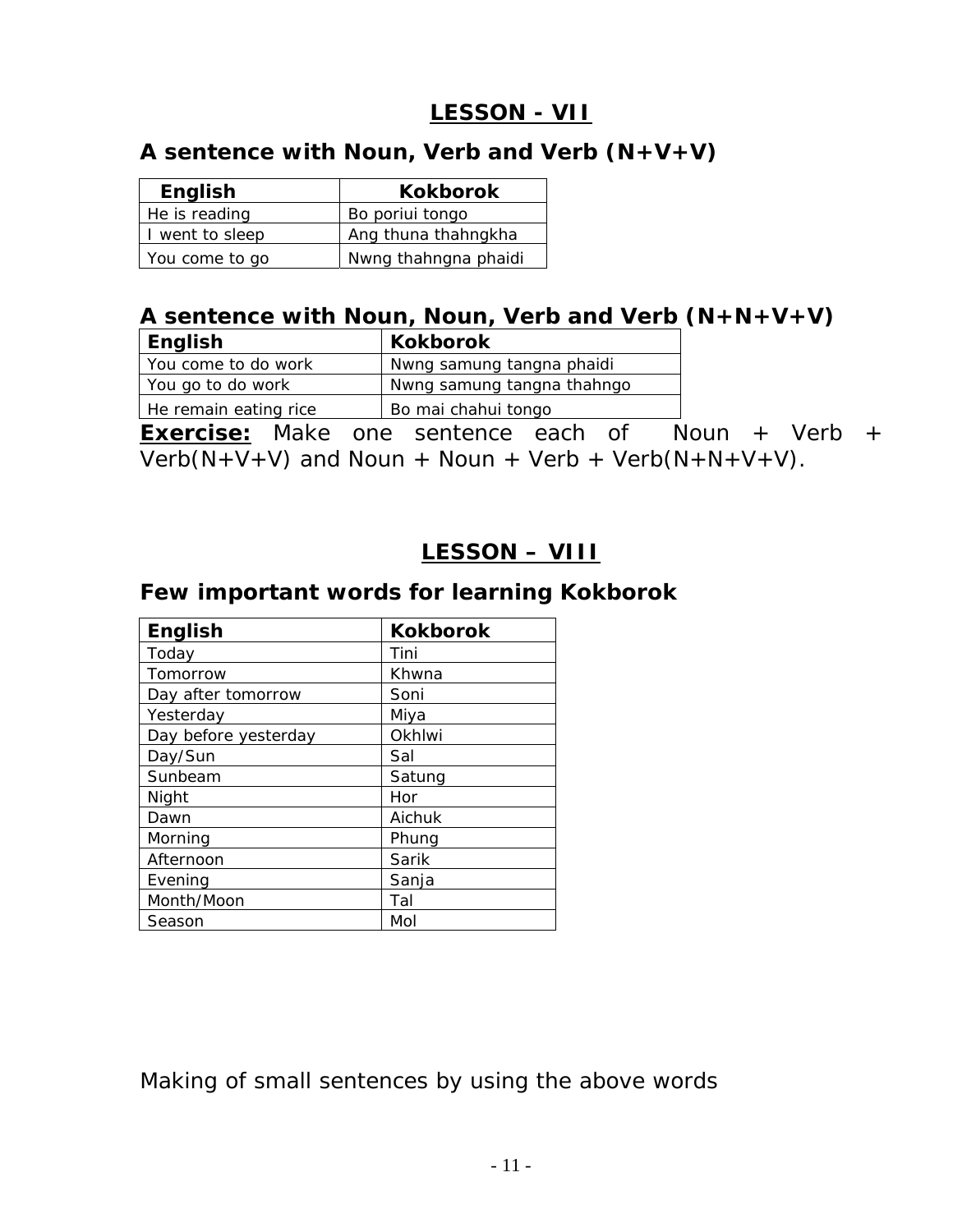<span id="page-11-0"></span>

| <b>English</b>                 | <b>Kokborok</b>         |
|--------------------------------|-------------------------|
| Today                          | Tini                    |
| He came today at home          | Bo tini nogo phaio      |
| Tomorrow                       | Khwna                   |
| I shall go tomorrow            | Ang khwna thahngnai     |
| Yesterday                      | Miya                    |
| Kormo came yesterday           | Kormo miya phaikha      |
| Day after tomorrow             | Soni                    |
| Came on day after tomorrow     | Nwng soni phaidi        |
| Day before yesterday           | khlwi                   |
| They went day before yesterday | Bohrok okhlwi thahngkha |
| Day                            | Sal                     |
| It is a day                    | Tabuk sal               |
| Sunbeam                        | Satung                  |
| Dry it in sunbeam              | Satungo phwrangdi       |
| Night                          | Hor                     |
| He went at night               | Bo horo thahngkha       |
| Dawn                           | Aichuk                  |
| It is dawn                     | Aichuk wngkha           |
| Morning                        | Phung                   |
| You come at morning            | Nwng phungo phaidi      |
| Afternoon                      | Sarik                   |
| He will come at afternoon      | Bo sarigo phainai       |
| Evening                        | Sanja                   |
| You stay at home in the        |                         |
| evening                        | Nwng sanjao nogo tongdi |
| Moon                           | Tal                     |
| I saw the moon                 | Ang tal nukkha          |
| Season                         | Mol                     |
| The season has changed         | Mol swlaikha            |

**Exercise:** Make five small sentences with Today, Night, Sal, Morning & Evening

# **LESSON – IX**

# **Interrogative form & Sentences**

Uses of Verbs in Interrogative Form

#### **> tamo, de, boro, buphru, made, bahai etc.**

| <b>English</b> |                    | <b>Kokborok</b>   |
|----------------|--------------------|-------------------|
| Tamo           | What is your name? | Nini mung tagmo?  |
|                |                    | ' Nwng maide      |
| De             | Do you eat rice?   | chahkha?          |
| <b>Boro</b>    | Where he has gone? | Bo boro thahng? - |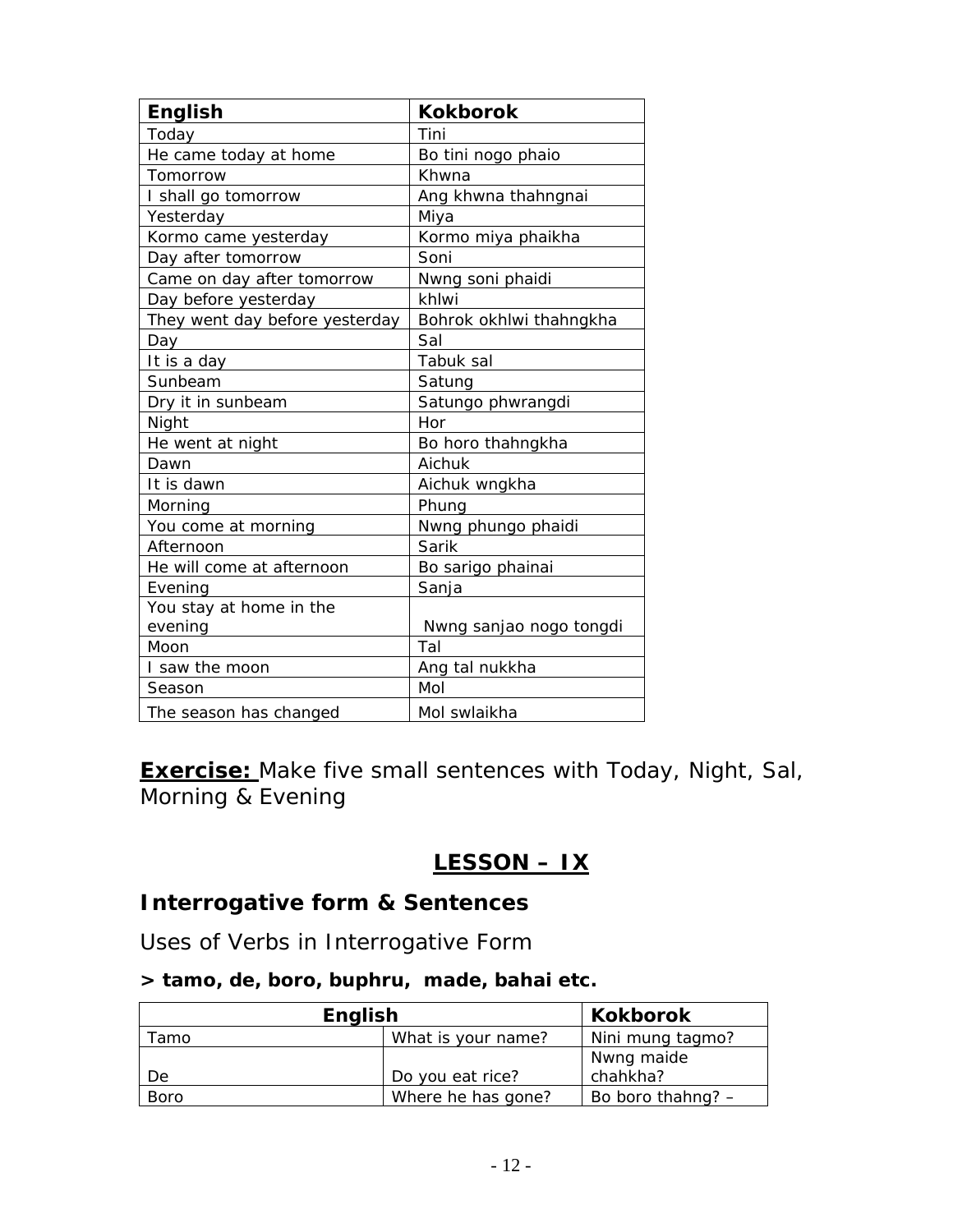<span id="page-12-0"></span>

|       | Buphru When you will eat? | Nwng buphru chahnai        |  |
|-------|---------------------------|----------------------------|--|
|       |                           |                            |  |
|       | Did it will get           |                            |  |
| Made  | today?                    | Tinile mademanno?          |  |
| Bahai | How are you?              | Bahai nwng kaham-kwrwngde? |  |

#### Uses of Interrogative Sentences

#### **Present Indefinite Past Participle Future**

Khade? – Have or Has? Yade? – Will is not? Naide? – Will not?

#### **Application of khade, yade and naide:**

| Khade - Nwng chahkhade?   | Have you taken (eaten)? |
|---------------------------|-------------------------|
| Khade – Bohrok            |                         |
| thahngkhade?              | Have they gone?         |
| Yade - Nwng chahyade?     | Will you not            |
| Yade - Nwng mwsayade?     | Will you not dance?     |
| Naide - Nohrok phainaide? | Will you(all) come?     |
| Naide - Bohrok phainaide? | Will they come?         |

**Exercise:** Make one sentence each with Interrogative forms of tamo, de, boro, buphru, made, bahai, khade, yade and naide.

# **LESSON - X**

## **Uses of Verbs in Negative Sense form**

> ya, yakhu, yana, glak, niya, ta, kwrwi

|       | <b>English</b>           | <b>Kokborok</b>  |
|-------|--------------------------|------------------|
| Ya    | I do not eat rice        | Ang mai chahya   |
| Yakhu | He did not come          | Bo phaiyakhu     |
| Yana  | Perhaps you did not come | Nwng phaiyana    |
| Glak  | Perhaps he did not go    | Bo thahnglak     |
| Niya  | Perhaps he did not go    | Bo thahngniya    |
|       |                          | Nwng tini        |
| Ta    | You do not go today      | tathahngdi       |
| Kwrwi | I have no food           | Ani chahna kwrwi |

**Exercise:** Make two sentences each with ya, yakhu, yana, glak, niya, ta, kwrwi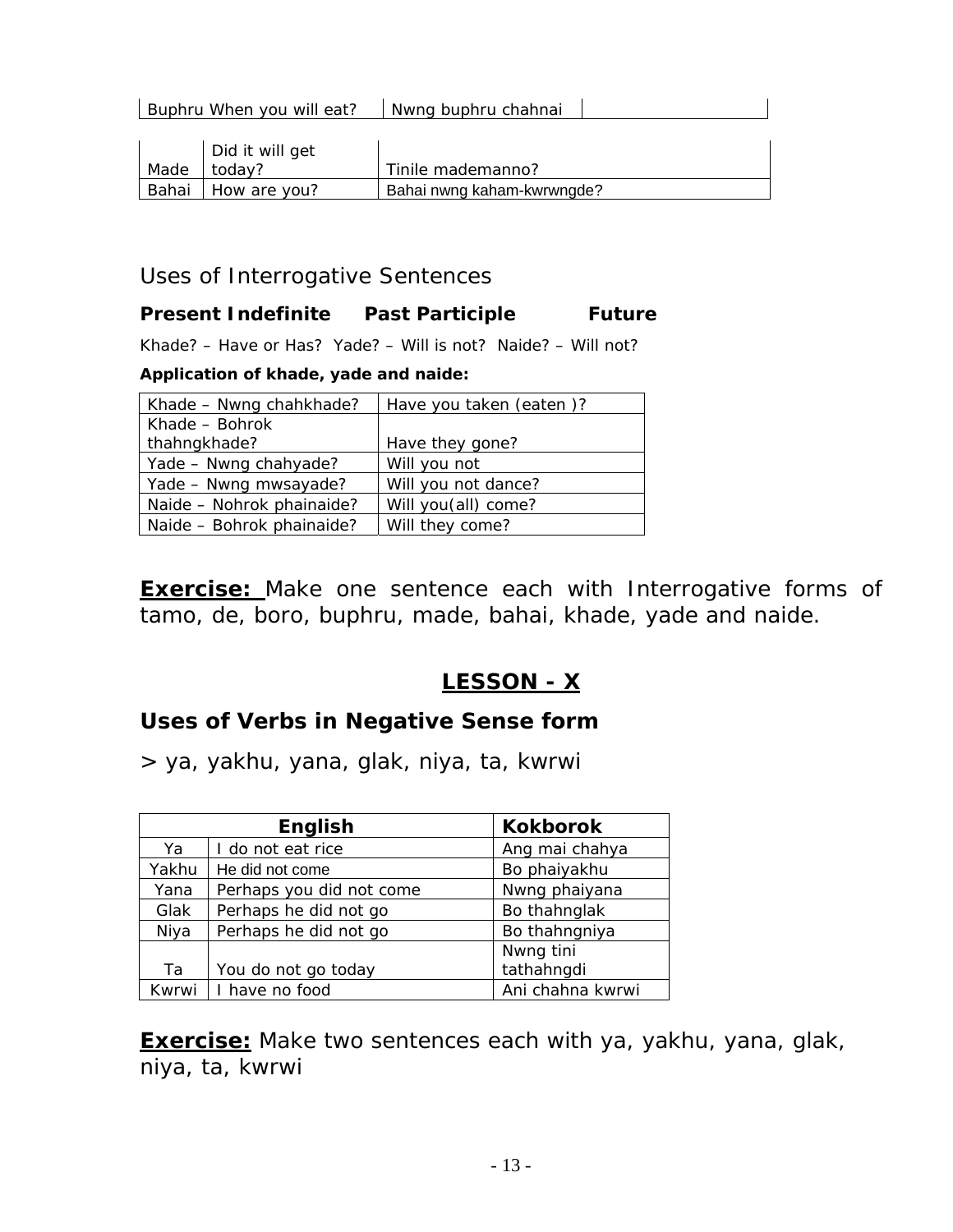# **LESSON - XI**

#### <span id="page-13-0"></span>**To be Verbs are always remains silence**

am, is, are

|     | English         | <b>Kokborok</b>  |
|-----|-----------------|------------------|
| Am  | I am Kolompa    | Ang Kolompa      |
|     | I am doing work | Ang tangwi tongo |
| 1s  | He is Tripuris  | Bo Tiprasa       |
|     | He is walking   | Bo himwi tongo   |
| Are | You are Kormoti | Nwng Kormoti     |
|     | You are happy   | Nwng tongthokjak |

**Exercise:** Make two sentences each without to be verbs of am, is, are.

# **LESSON – XII**

# **Wng represents am, is, are in Kokborok**

| English                       | <b>Kokborok</b>    |
|-------------------------------|--------------------|
|                               | Ang wngkha Mg.     |
| I am Mr. Kwplai               | Kwplai             |
| He is Chairman                | Bo wngkha Chairman |
| What are the matter with you? | Nohrok tamo wng?   |

**Exercise:** Make two sentences each with Wng which is represents am, is, are in Kokborok.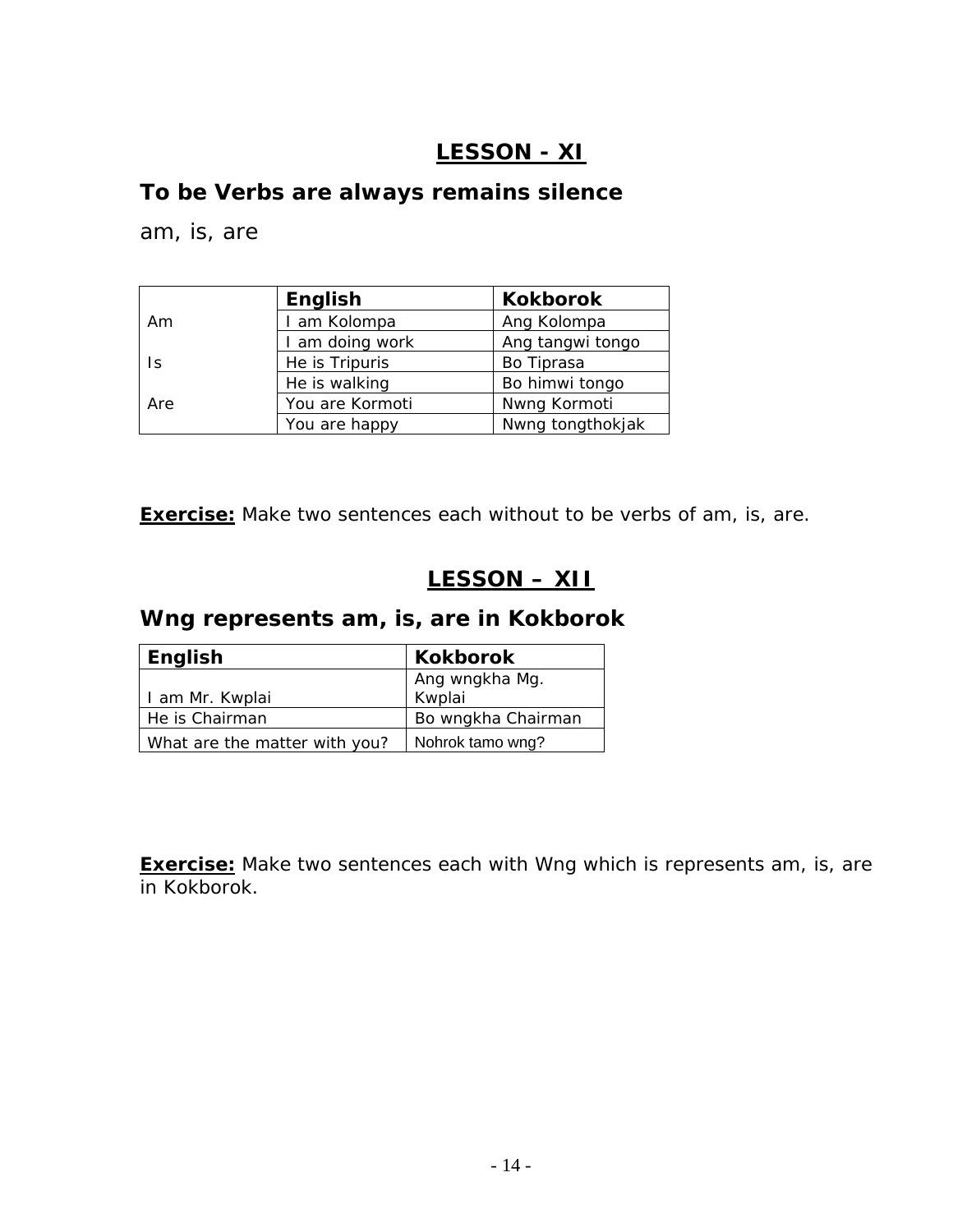# **LESSON – XIII**

# <span id="page-14-0"></span>**The Present Continuous Tense form of a Verb**

wi or ui are always used with the Root Verbs:

#### *wi*

| English           | <b>Kokborok</b>     |
|-------------------|---------------------|
| He is writing     | Swiwi tongo         |
| They are going    | Thahngwi tongo      |
| Sleeping          | Thuwi tongo         |
| Sweeping          | Pharwi tongo        |
| Cleaning          | Huwi tongo          |
| He is walking     | Bo himwi tongo      |
| We are walking    | Chwng himwi tongo   |
| He is seeing      | Bo naiwi tong       |
| They are sleeping | Bohrok thuwi tongo  |
| We are guarding   | Chwng mwrwgwi tongo |

#### *ui*

| <b>English</b> | <b>Kokborok</b>  |
|----------------|------------------|
| I am eating    | Ang chahui tongo |
| Washing        | Suhui tongo      |
| Climbing up    | Kasaui tongo     |
| Jumping        | Barsaui tongo    |
| I am reading   | Ang poriui tongo |
| Sleeping       | Thuui tongo      |

**Exercise:** Make three sentences with wi & ui which are always used with the root verbs.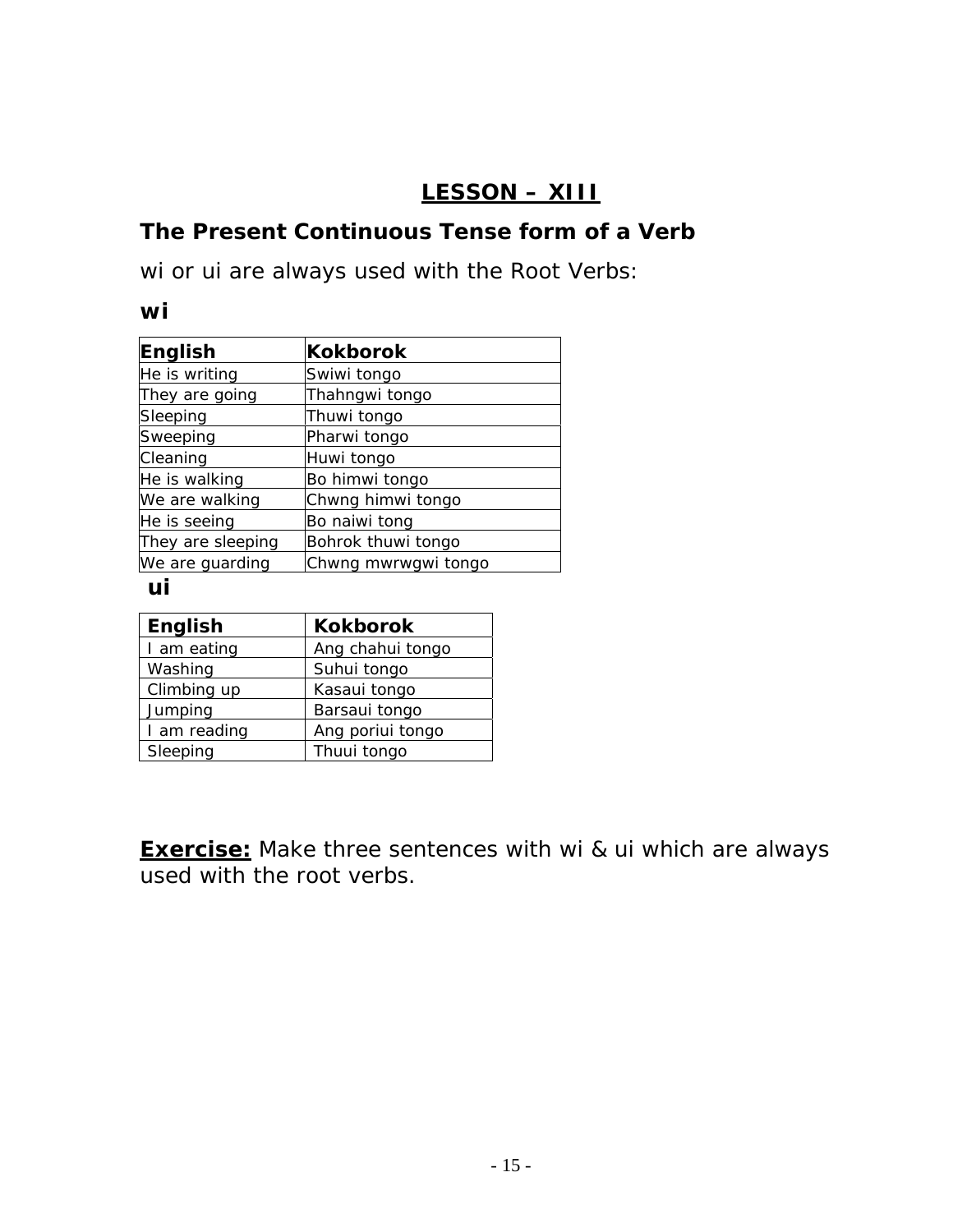# **LESSON - XIV**

# <span id="page-15-0"></span>**Ja, Nohrok, the honorific terms are used for request & expressing courtesy**

|    | English               | <b>Kokborok</b>  |
|----|-----------------------|------------------|
| Ja | Please sit down       | Achukjadi        |
|    | Please take seat      | Nohrok achukjadi |
|    | Please drink          | Nwngjadi         |
|    | Please, do not speak. | Kok tasajadi     |
|    | Please come           | Phaijadi         |
|    | Please write down     | Swijadi          |

Nohorok - You, to a single person (Specially to Father-in-law, Elder brother-in-law etc.)

| You please drink | Nohorok Nwngjadi                               |
|------------------|------------------------------------------------|
| You please come  | Nohrok phaijadi                                |
|                  | When you came please? Nohrok buphru phaijakha? |

**Exercise:** Make two sentences each with Ja & Nohrok as honorific terms used for request & expressing courtesy.

## **LESSON – XV**

#### **Some useful Words**

Parts of Body

| <b>English</b> | <b>Kokborok</b>   |
|----------------|-------------------|
| Head           | Bokhorok/Khorok   |
| Mouth          | Bukhuk/Khuk       |
| Hair           | Bwkhwnai/Khwnai   |
| Nose           | Bukung/Kung       |
| Ear            | Bukhunju/Khunju   |
| Face           | Bumakhang/Mwkhang |
| Skin           | Bukur/Kur         |
| Bone           | Bekereng          |
| Waist          | Bwchang           |
| Heart          | Bwkha/Kha         |
| Stomach        | Bohok/Ok          |
| Tooth          | Bua/Ua            |
| Eye            | Mokol             |
| Lip            | Khumchwi          |
| Back           | Phikung           |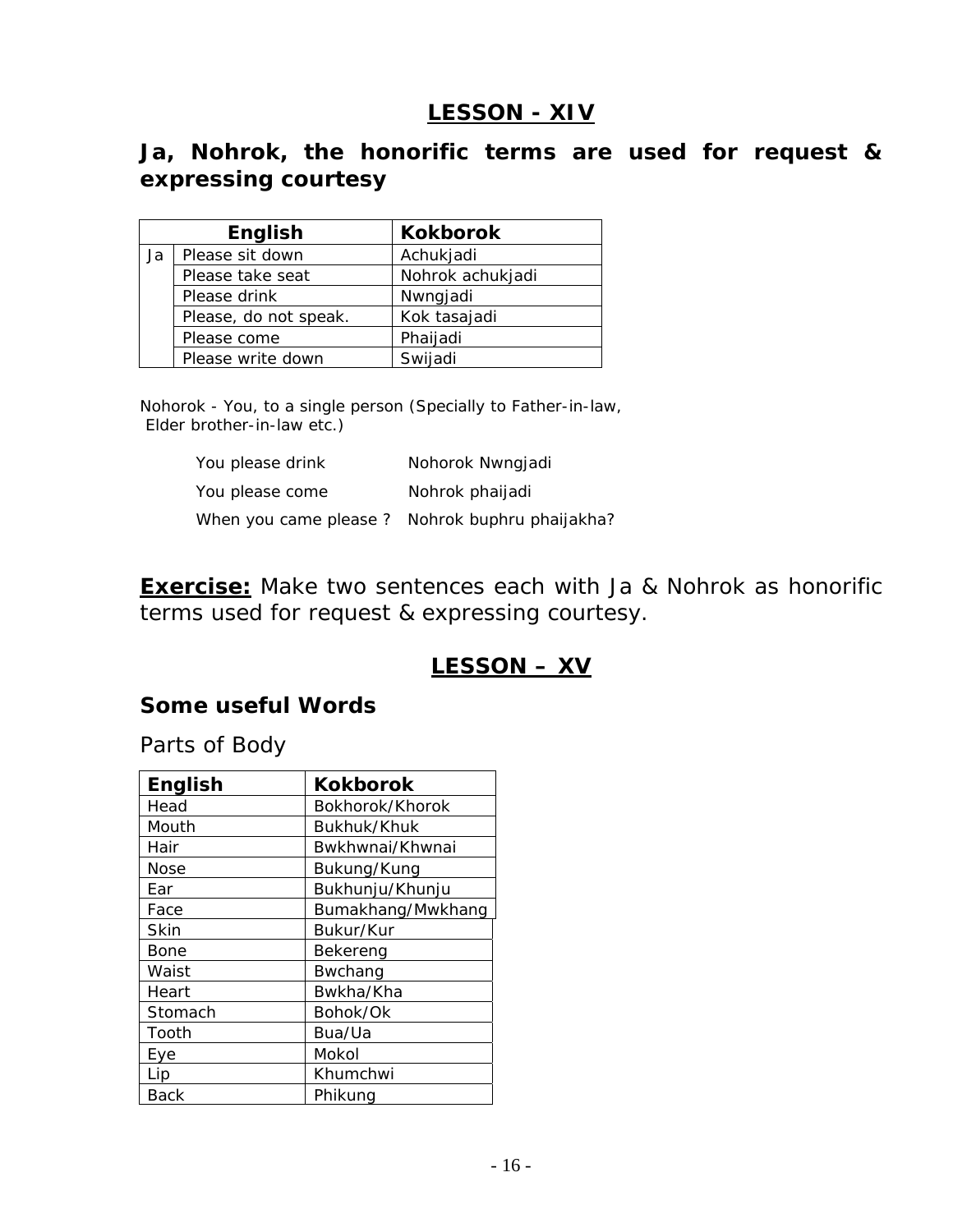| Hair Bun         | Khaju     |  |
|------------------|-----------|--|
| <b>Back Bone</b> | Bisma     |  |
| Chest            | Khaklap   |  |
| Cheek            | Khangar   |  |
| Hand             | Yak       |  |
| Arm              | Yaktwk    |  |
| Finger           | Yasi      |  |
| <b>Step</b>      | Yapri     |  |
| Thump            | Yasima    |  |
| Palm             | Yapha     |  |
| Lea              | Yakung    |  |
| Nail             | Yasiku    |  |
| Knee             | Yasku     |  |
| Elbow            | Yaksku    |  |
| <b>Buttock</b>   | Khichlang |  |

#### Uses in Singular and Plural Numbers

#### **Rok for Plural Number**

#### *Singular Plural*

| English    | <b>Kokborok</b> | English     | <b>Kokborok</b>  |
|------------|-----------------|-------------|------------------|
| The Head   | <b>Bokhorok</b> | The Heads   | Bokhorokrok      |
| The Mouth  | <b>Bukhuk</b>   | The Mouths  | <b>Bukhukrok</b> |
| The Eye    | Mokol           | The Eyes    | Mokolrok         |
| The Hand   | Yak             | The Hands   | Yakrok           |
| The Finger | Yasi            | The Fingers | Yasirok          |

#### **Song for Plural Number**

#### *Singular Plural*

| <b>English</b>  | <b>Kokborok</b> | <b>English</b>   | <b>Kokborok</b> |
|-----------------|-----------------|------------------|-----------------|
| The Partner     | Logi            | The Partners     | Logisong        |
| His/Her Sister  | Bibi            | His/Her Sisters  | <b>Bisisong</b> |
|                 |                 | His/Her Brothers |                 |
| His/Her Brother | Bwta            | Bwtasong.        | Bwtasong.       |

**Exercise:** Make three sentences with Rok & Song for the plural number.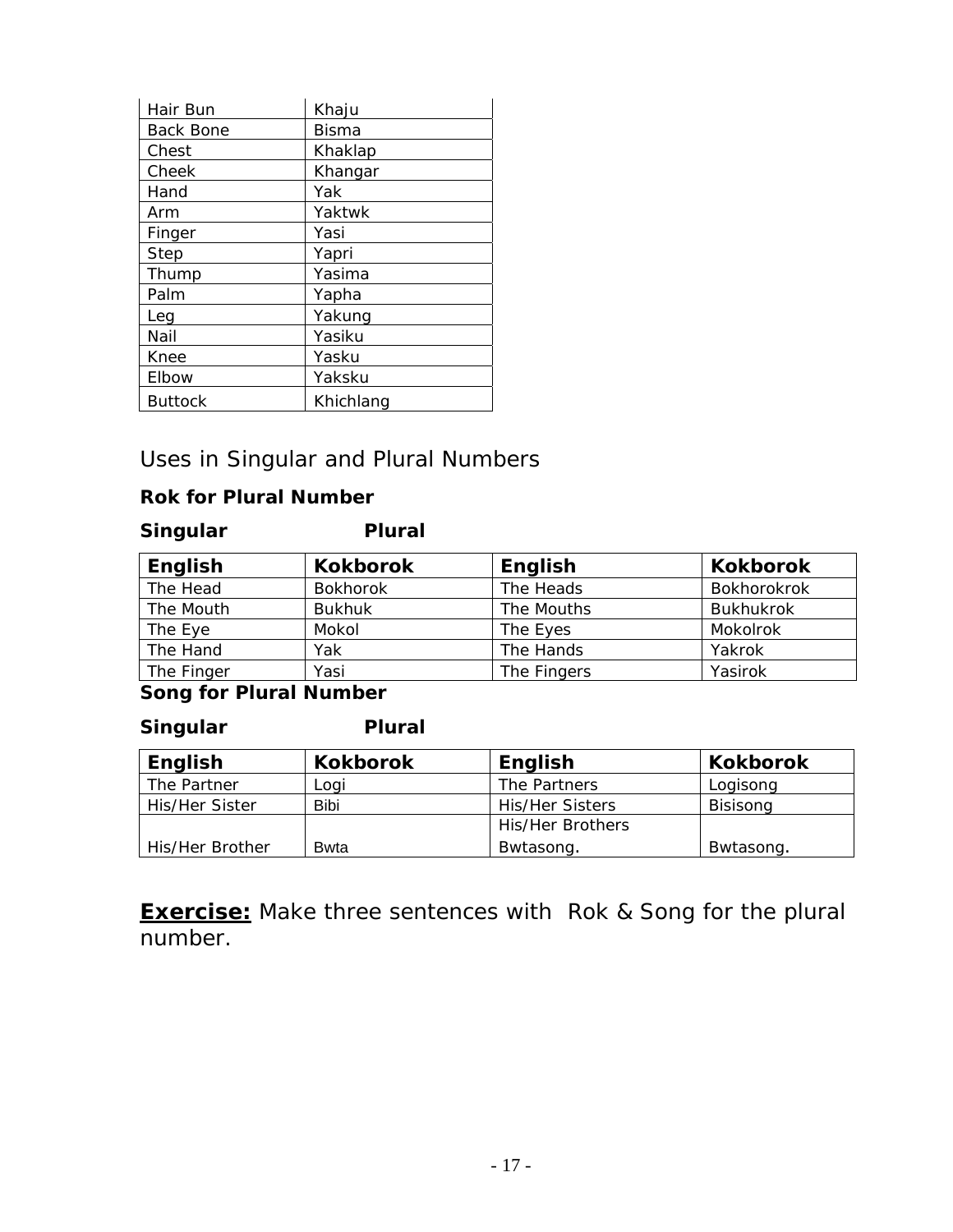# **LESSON – XVI**

### <span id="page-17-0"></span>**Some useful Words**

# Kinship

| <b>English</b>            | <b>Kokborok</b> |
|---------------------------|-----------------|
| Father                    | Pha             |
| Mother                    | Ma              |
| <b>Brother</b>            | Takhuk          |
| Sister                    | <b>Bukhuk</b>   |
| Off Spring                | Sa              |
| Son                       | Sajla           |
| Daughter                  | Sajwk           |
| Maternal Aunt             | Toi/Moi         |
| Paternal Aunt             | Pih             |
| Uncle                     | Khra            |
| Aunty                     | Khri/Khrijwk    |
| Husband of Paternal Aunty | Pihya           |
| Elder/Older Sister        | Bai             |
| Brother-in-law            | Kumui           |
| Paternal Uncle            | Yong            |
| Wife of Paternal Wife     | Yongbwrwi       |
| Elder/Older Brother       | Ta/Da           |
| Wife                      | Hik             |
| Husband                   | Sai             |
| Sister-in-law             | Bachwi          |
| Grandson/daughter         | Suk             |
| Grandpa                   | Chu/Chuchu      |
| Grandma                   | Chwi            |
| Younger Brother           | Phayung         |
| Younger Sister            | Hanok           |
| Brother in general        | Dong            |

Application of kinship word in three persons.

#### **For Example: Pha – Father**

| <b>Kokborok</b>        | <b>English</b>     |                |
|------------------------|--------------------|----------------|
| 1 <sup>st</sup> Person | Ani Pha > Apha     | My Father      |
| 2 <sup>nd</sup> Person | Nini Pha $>$ Nwpha | Your Father    |
| 3 <sup>rd</sup> Person | Bini Pha > Bupha   | His/Her Father |

| Ani Sajla > Angsajla | Nini Sajla > Nwsajla Your | Bini/Boni Sajla > Bwsajla |
|----------------------|---------------------------|---------------------------|
| My Son               | Son                       | His/Her Son               |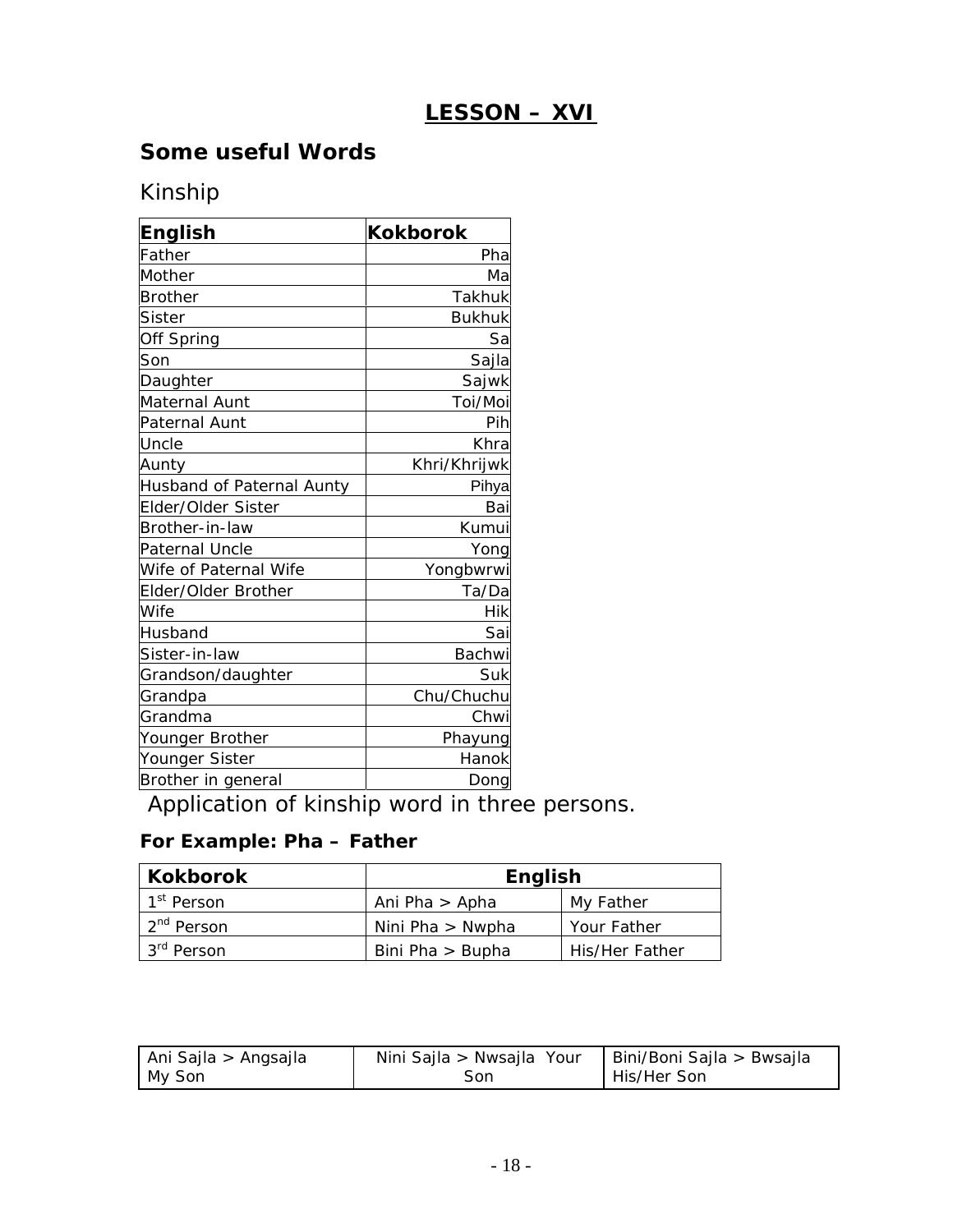<span id="page-18-0"></span>

| Ani Hanok > Anghanok        | Nini Hanok > Nahanok         | Bini/Boni Hanok > Bahanok |
|-----------------------------|------------------------------|---------------------------|
| My Younger Sister           | Your Younger sister          | His/Her Younger Sister    |
| Ani Sai > Angsai            | Nini Sai > Nwsai Your        | Bini Sai > Bwsai Her      |
| My Husband                  | Husband                      | Husband                   |
| Ani Hik > Anghik My<br>Wife | Nini Hik $>$ Nihik Your Wife | Bini Hik > Bihik His Wife |

**Exercise:** Make two words of kinship using it in 1<sup>st</sup> person, 2<sup>nd</sup> person & 3<sup>rd</sup> person.

# **LESSON – XVII**

#### **English Kokborok** Cloth Ri Wealth Rang-ri Dress Ri-chum Cloth for Women Rignai Cloth for taking bath Rituku Cloth for breast cover Risa Shirt **Kamchwlwi** Pant Photlong Counting Lekhamung Reading Porimung Writing Swimung Turban Bira Torch Homchang Boarder | Ari

**Some useful Words** 

| English         | <b>Kokborok</b> |
|-----------------|-----------------|
| Origin          | Yaphang         |
| Root            | Yarwng          |
| Group/Community | Bosong          |
| Tree            | Buphang         |
| <b>Stem</b>     | Bokong          |
| <b>Bulk</b>     | <b>Bukur</b>    |
| Earth/Soil      | Ha              |
| Tree Top/End    | <b>Buchuk</b>   |
| Design          | Bumul           |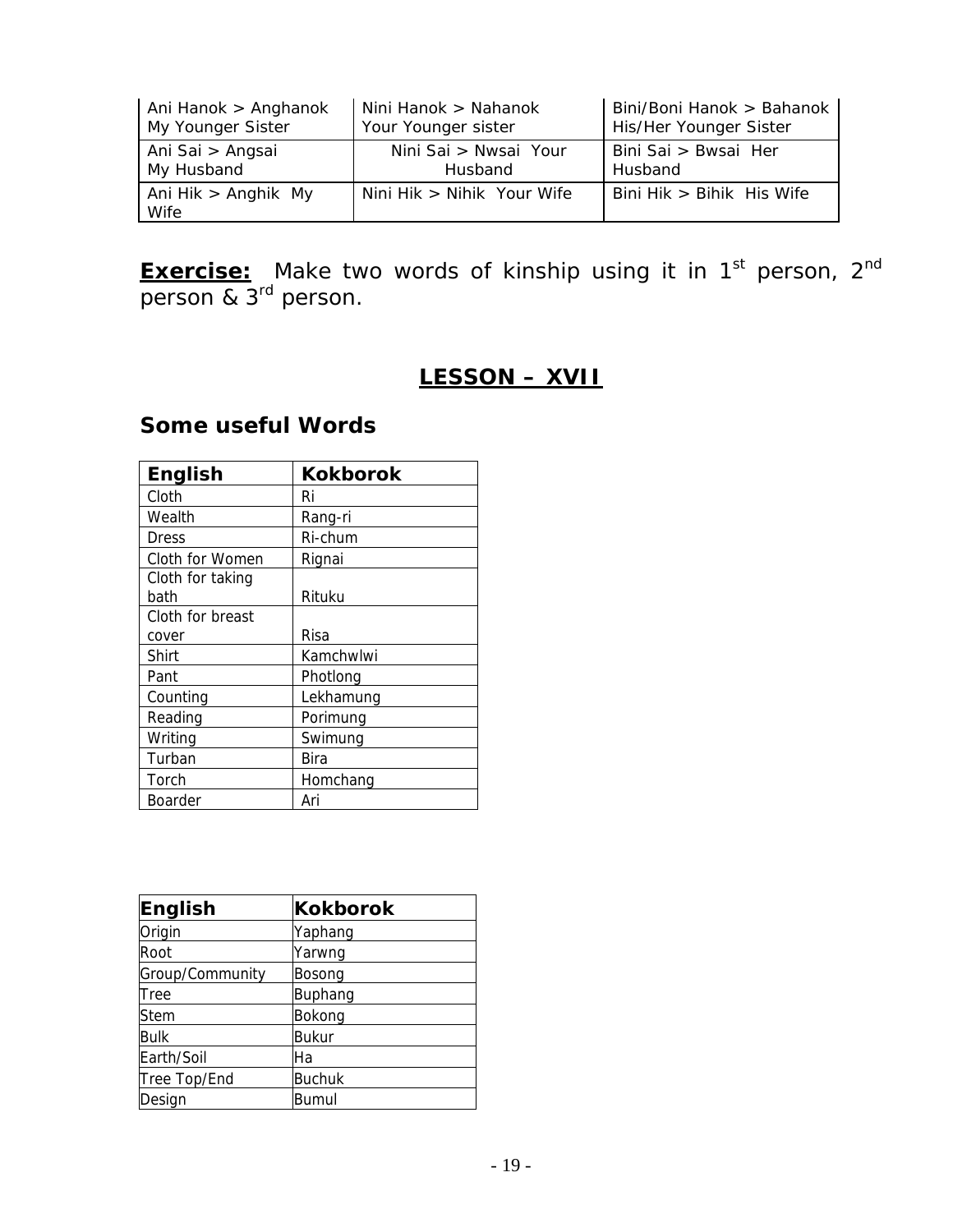| Money            | Rang     |
|------------------|----------|
| Market           | Hati     |
| Oil              | Thok     |
| Water            | Twi      |
| Rivulet/Small    | Twisa    |
| River            | Twima    |
| Lake             | Twithu   |
| Sea              | Twibom   |
| Ocean            | Twijlang |
| Rain             | Uatwi    |
| Area             | Amchai   |
| Air              | Nobar    |
| Sky              | Nokha    |
| Cloud            | Chumui   |
| Star             | Athukiri |
| Thunder          | Pherang  |
| Hail/Ice         | Kothor   |
| Salt             | Sohm     |
| Long/Tall        | Kolok    |
| Short            | Bara     |
| High             | Kuchuk   |
| Low              | Hache    |
| Smooth           | Milik    |
| Scent/Smell      | Motom    |
| <b>Bad Smell</b> | Mwnam    |
| Dry & Sticky     | Kwphak   |
| Smooth in Taste  | Kwsai    |

| <b>English</b> | <b>Kokborok</b> |
|----------------|-----------------|
| Fresh          | Kwthar          |
| Old            | Kwcham          |
| <b>New</b>     | Kwtal           |
| Light          | Heleng          |
| Heavy          | <b>Hilik</b>    |
| <b>Bright</b>  | Kwchwng         |
| Right          | Yagra           |
| Dark/Gloom     | Komok           |
| Left           | Yaksi           |
| East           | Salka           |
| West           | Salthahng       |
| South          | Salgra          |
| North          | Salsi/gurung    |
| Alive          | Kwthang         |
| Dead           | Kwthwi          |
| Beautiful      | Naithok         |
| Ugly           | Sitra           |
| Life           | Langma          |
| Body           | Mang            |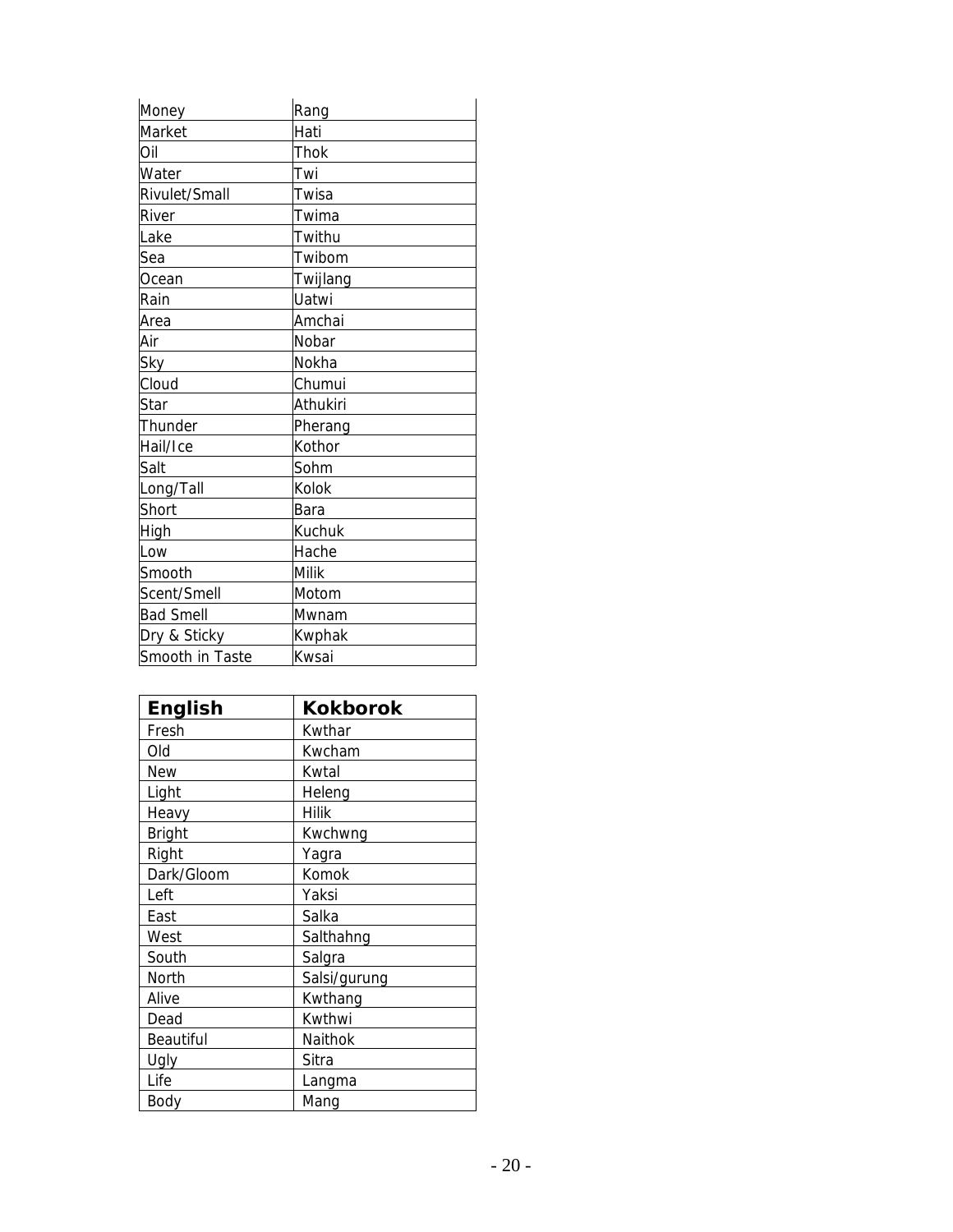<span id="page-20-0"></span>

| Reality | Mukthang        |
|---------|-----------------|
| Dream   | Imang           |
| Strong  | Kwrak           |
| Weak    | Kebel           |
| Truth   | Kubui           |
| FALSE   | Tatal           |
| Thick   | Rwja            |
| Thin    | Base            |
| Lean    | Keram           |
| Big     | Kotor           |
| Narrow  | Khochor         |
| Fat     | Kuphung         |
| Small   | Gira/Ste/Bwsate |
| Speedy  | Kodo            |
| Slow    | Keler           |
| Deep    | Kuthuk          |
| Shallow | Thene           |

**Exercise:** Remind all the above words for easy Kokborok learning.

# **LESSON - XIII**

#### **Colors**

| <b>English</b> | <b>Kokborok</b> |
|----------------|-----------------|
| White          | Kuphur          |
| <b>Black</b>   | Kosom           |
| Red            | Kwchak          |
| Green          | Kwkhrang        |
| Yellow         | Kormo           |
| <b>Blue</b>    | Pimol           |
| Sky            | Nokha           |
| Orange         | Sumrai          |

Uses of Present, Past and Future form of a Color:

| <b>Name of color</b>              | <b>Present</b> | Past    | <b>Future</b> |
|-----------------------------------|----------------|---------|---------------|
| White - Kuphur>Phur               | Phuro          | Phurkha | Phurnai       |
| Black - Kosom>Som Somo Somkha     |                | Somnai  |               |
| Red – Kwchak > Chak Khago Chakkha |                | Chaknai |               |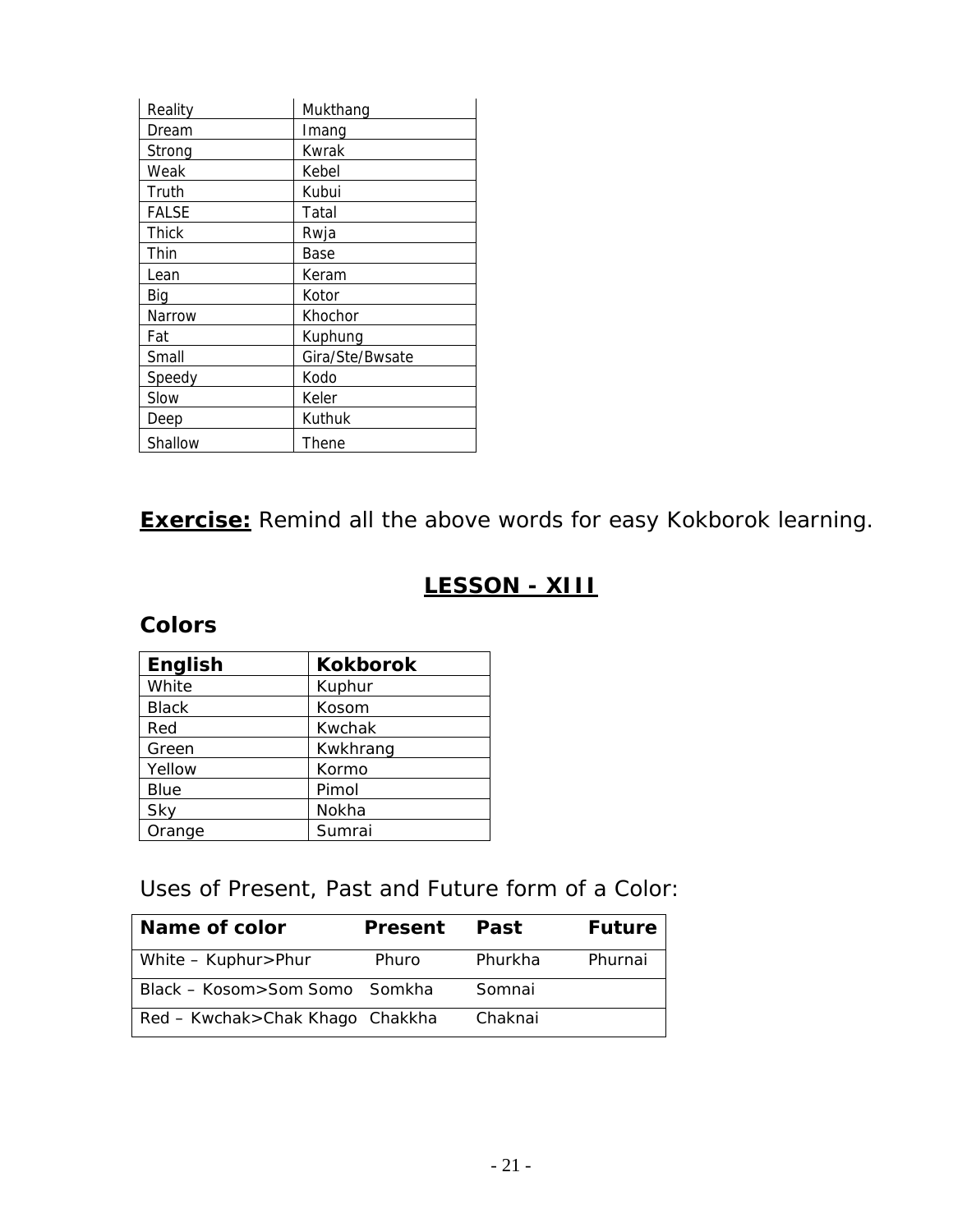# **Tastes**

| <b>English</b> | <b>Kokborok</b> |
|----------------|-----------------|
| Sweet          | Kwtwi           |
| Sour           | Kwkhwi          |
| <b>Bitter</b>  | Kwkha           |
| <b>Stale</b>   | Kwsai           |
| Rotten (Food)  | Kusum           |
| Rotten (Fruit) | Kosok           |
| Drv            | Kwran           |
| Soft           | Kwlwi           |
| Cool           | Kwchang         |
| Hard           | Kwrak           |
| Hot            | Kutung          |
| Hot (Chili)    | Yok             |

#### Uses of Present, Past and Future form of a Taste

| <b>Name of taste</b>                 | <b>Present</b> Past |         | <b>Future</b> |
|--------------------------------------|---------------------|---------|---------------|
| Sweet – Kwtwi > Twi Twio Twikha      |                     | Twinai  |               |
| Sour - Kwkhwi > Khwi Khwio Khwikha   |                     | Khwinai |               |
| l Tasteless – Kwsai>Sai Saio §Saikha |                     | Sainai  |               |
| Dry – Kwran > Ran Rano               | Rankha              | Rannai  |               |

**Exercise:** Make two words each with Color & Taste\_of present, past & future form.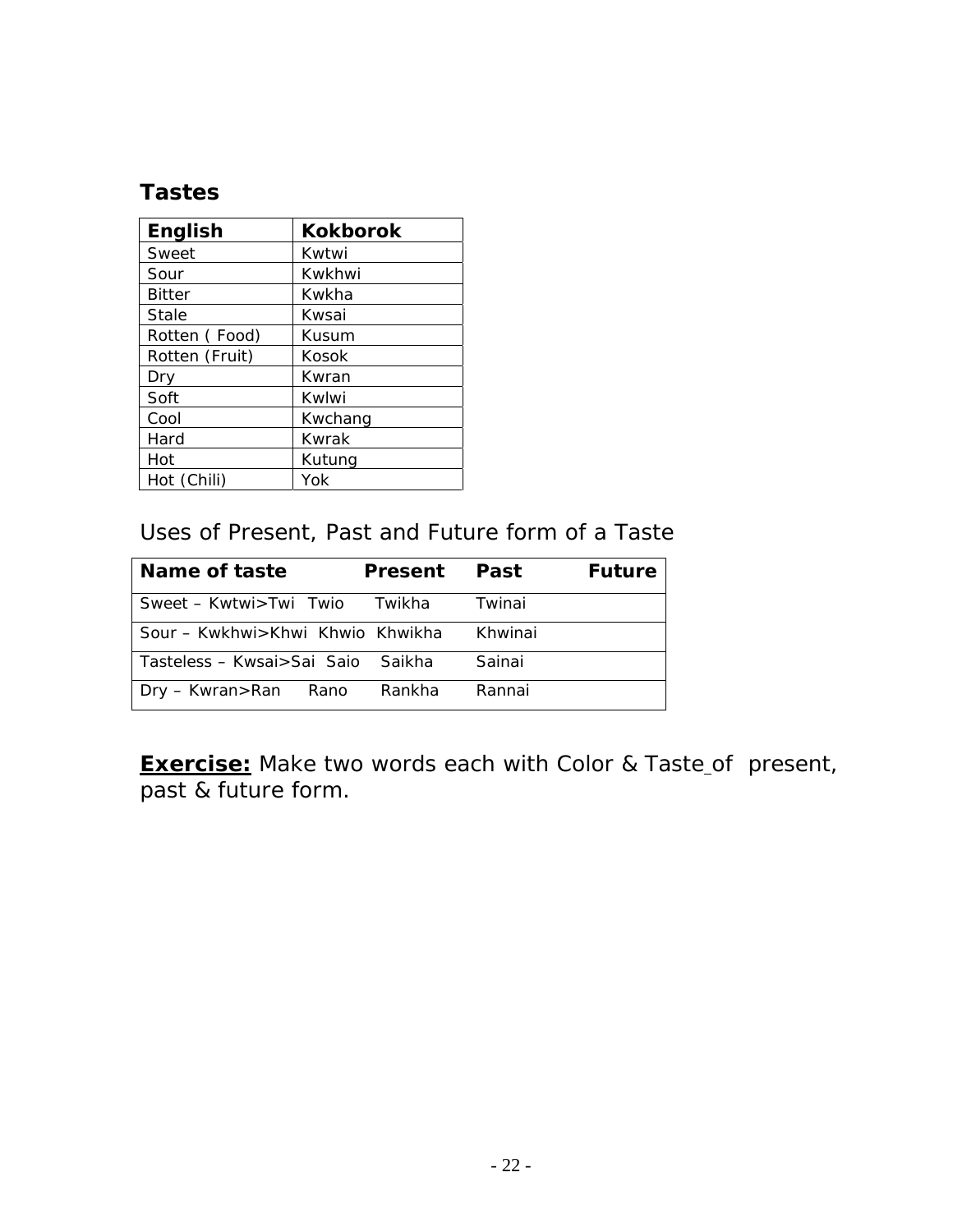# **LESSON – XIX**

# <span id="page-22-0"></span>**Formation of Noun with a Root Verb**

#### Mung with a Root Verbs

| $Chah - to eat$ | Chah + mung > Chahmung                   | Food.   |
|-----------------|------------------------------------------|---------|
|                 | Nwng – to drink   Nwng + mung > Nwngmung | Drinks. |
| Tang $-$ to do  | $Tang + mung > Tangmung$                 | Work    |

#### Mung with an Adjective

| Naithok - Nice | Naithok + mung > Naithokmung |        |
|----------------|------------------------------|--------|
|                |                              | Beauty |
| Phur – White   | Phur + mung > Phurmung       |        |
| Whiteness      |                              |        |
| $Chak - Red$   | $Chak + mung > Chakmung$     |        |
| Redness        |                              |        |

### Thai with a Rood Verb

| Chah - to eat        | Chah + thai > Chahthai | Food                 |
|----------------------|------------------------|----------------------|
| Phai - to come       | Phai + thai > Phaithai | Necessary to come    |
| $Wng - to happen$    | Wng + thai > Wngthai   | Necessary to happen  |
| $Ham - to be good$   | Ham + thai > Hamthai   | Necessary to be good |
| Nai with a Root Verb |                        |                      |

| l Chah – to eat  | $Chah + nai > Chahnai$ | Eater. |
|------------------|------------------------|--------|
| l Phai – to come | Phai + nai > Phainai   | Comer  |
| l Him – to walk  | $Him + nai > Himnai$   | Walker |

**Exercise:** Make two words each of Mung with a root verb, Mung with an adjective, Thai with a rood verb & Nai with a root verb.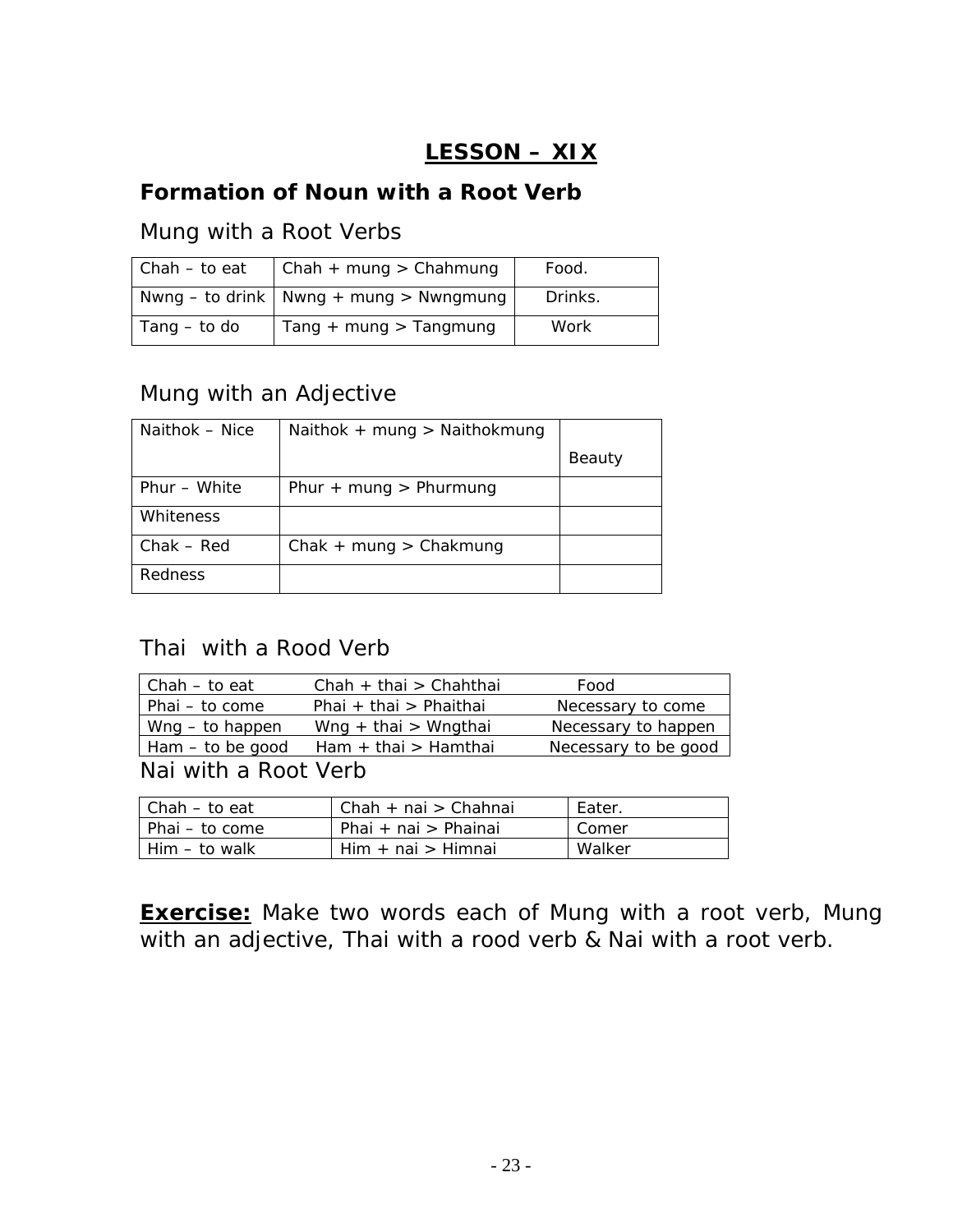# **LESSON – XX**

# <span id="page-23-0"></span>**Uses of Gender**

There are 4(four) Gender in Kokborok

Masculine Gender

| <b>Kokborok</b> | <b>English</b>      |
|-----------------|---------------------|
| Chu             | <b>Grand Father</b> |
| Chwla           | Man                 |
| Kiching         | <b>Boy Friend</b>   |
| Pha             | Father              |
| Sai             | Husband             |
| Tа              | Elder Brother       |
| Takhuk          | <b>Brother</b>      |
| Kra             | Father-in-law       |
| Sajla           | Son                 |
| Aphurai         | Name of a Man       |
| Kosomrai        | Name of a Man       |
| Togla           | Cock                |
| Pun             | Goat                |

# Feminine Gender

| <b>Kokborok</b> | <b>English</b>      |
|-----------------|---------------------|
| Chwi            | <b>Grand Mother</b> |
| <b>Bwrwi</b>    | Woman               |
| Mare            | <b>Girl Friend</b>  |
| Мa              | Mother              |
| Hik             | <b>Wife</b>         |
| Bi/Bai          | <b>Elder Sister</b> |
| <b>Bukhuk</b>   | Sister              |
| Krajwk          | Mother-in-law       |
| Sajwk           | Daughter            |
| Aphuti          | Name of a Woman     |
| Kosomti         | Name of a Woman     |
| Tokma           | Hen                 |
| Puma            | Mother Goat         |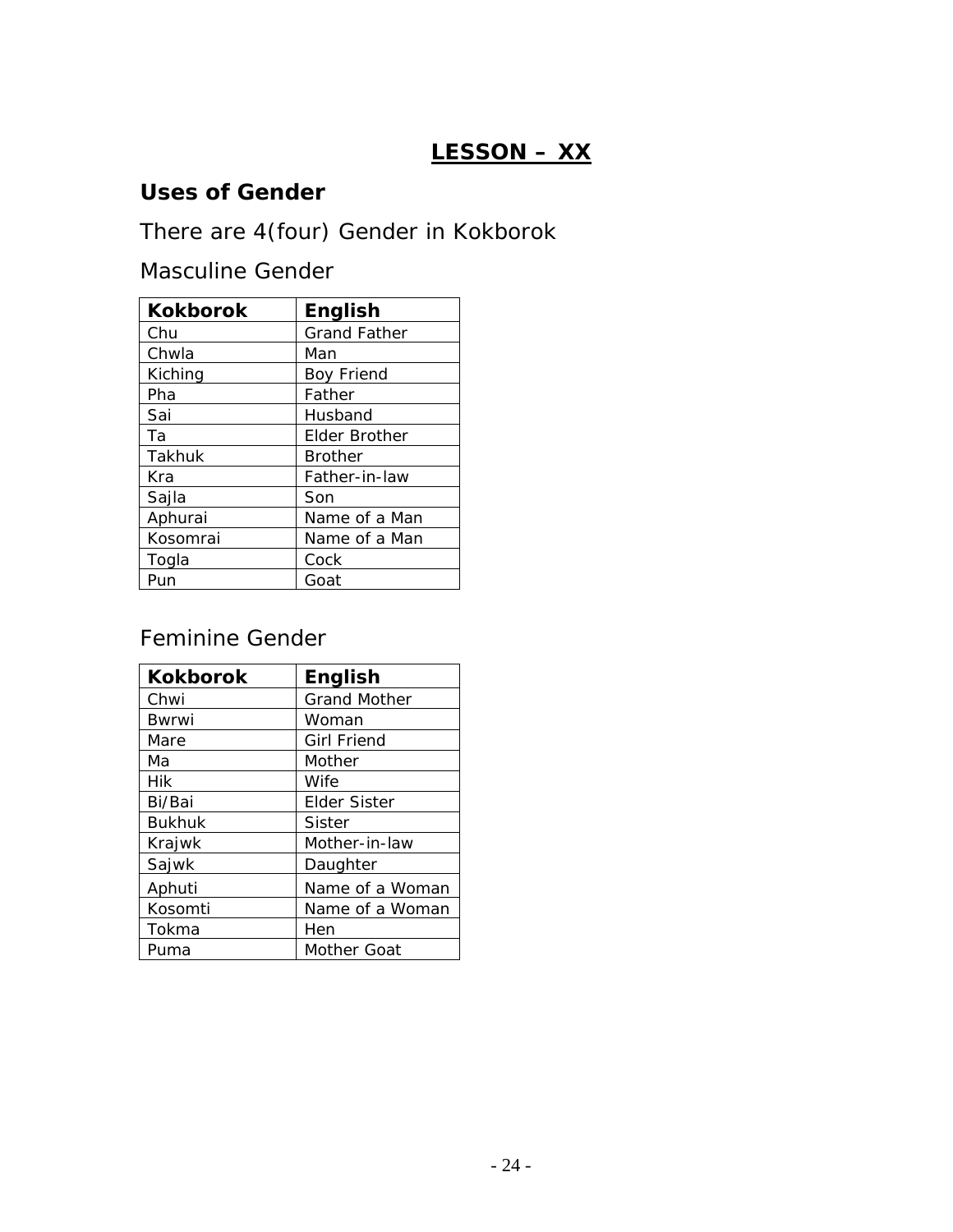#### <span id="page-24-0"></span>Common Gender

| <b>English</b>  | <b>Kokborok</b> |
|-----------------|-----------------|
| Human being     | or Kokborok     |
| speaking people | <b>Borok</b>    |
| Son or Daughter | Sah             |
| <b>Bird</b>     | Tok             |
| Dog             | Swih            |
| Cow             | Musuk           |

Neutral Gender

| <b>English</b> | <b>Kokborok</b> |
|----------------|-----------------|
| <b>Book</b>    | Bijap/Laihsi    |
| Candle         | Chati           |
| God            | Kaitor          |
| House          | <b>Nok</b>      |
| Pen            | Swikong         |
| Table          | Songphang       |

**Exercise:** Write two words each of Masculine Gender, Feminine Gender, Common Gender & Neutral Gender.

# **LESSON - XXI**

# **A Root Word become Adjective by affixing prefix**

| <b>Root Word</b>   | <b>Prefix</b> |       | <b>Root WordAdjective</b> |
|--------------------|---------------|-------|---------------------------|
| $Sok - to rot$     | Кo            | sok   | Kosok-Rotted              |
| Chang - to cold    | Kw            | chang | Kwchang-Cold              |
| $Som - to black$   | Ko            | som   | Kosom-Black               |
| $Chik - to tear$   | Кi            | chuik | Kichik - Tear up          |
| Phek - intoxicate  | Кe            | phek  | Kephek-Intoxicated        |
| $Ham - to be good$ | Kа            | ham   | Kaham-Good                |

**Exercise:** Make five root words which become adjective by affixing prefix.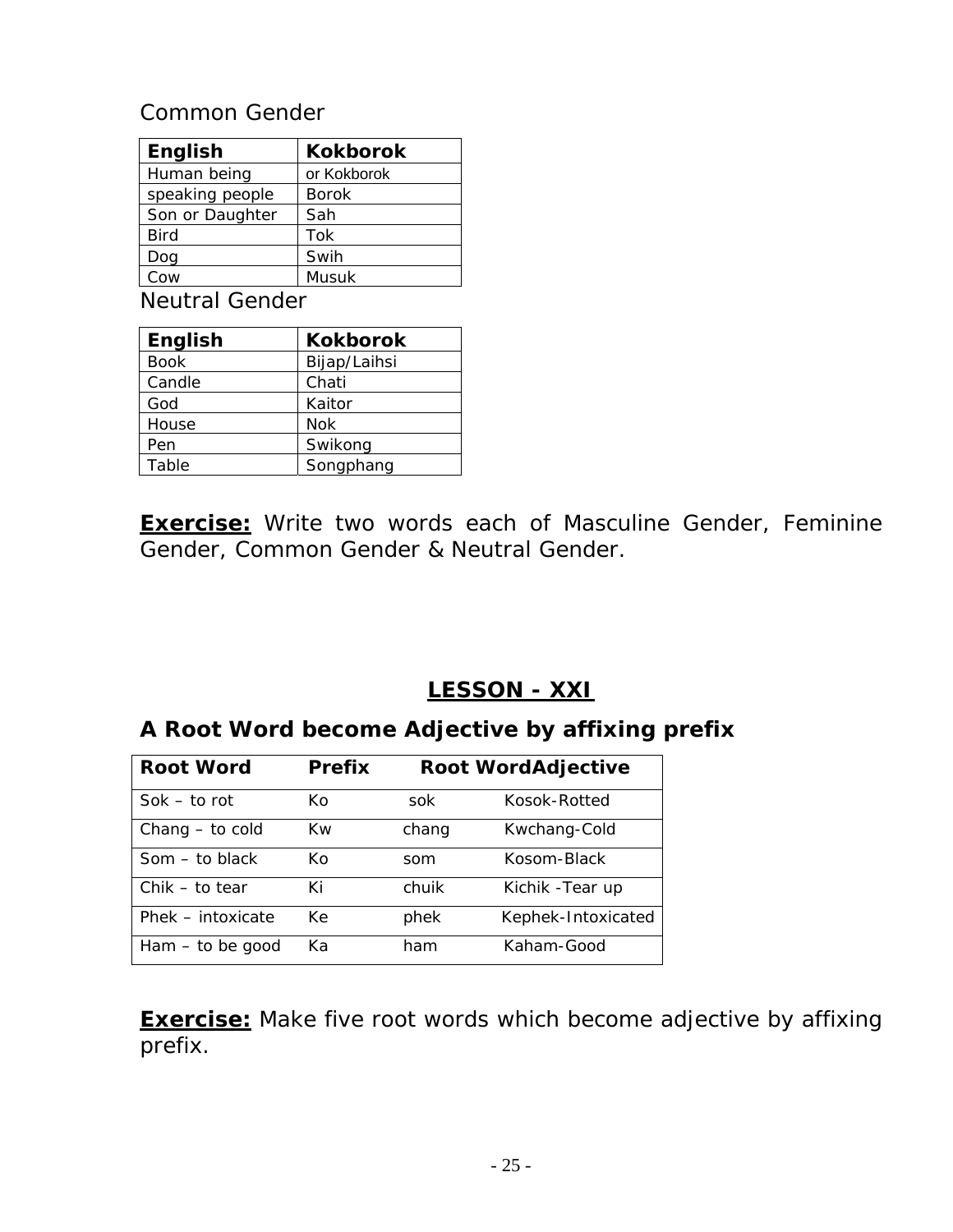# **LESSON – XXII**

#### <span id="page-25-0"></span>**The Degrees**

| Word | <b>Positive</b> | Comparative | <b>Superlative</b>   |
|------|-----------------|-------------|----------------------|
| Good | Kaham           | Swlai Kaham | Kahamkuk             |
|      |                 |             | Kahamsuk             |
|      |                 |             | Kahamthak            |
|      |                 |             | Kahamthakjak         |
|      |                 |             | Jotoni Kaham         |
|      |                 |             | Jotoni Swlai Kaham   |
|      |                 |             | Jotoni Bising Kaham  |
|      |                 |             | Jotoni Bero Kaham    |
|      |                 |             | Belai Kaham          |
|      |                 |             | Kahamni Bising Kaham |
|      |                 |             | Kahamni Bero Kaham   |

**Exercise:** Find the positive, comparative & superlative degree of five words.

## **LESSON – XXIII**

#### **Adjective always used after a Noun**

#### **Noun Adjective Sentence**

|              | <b>Kokborok</b> | <b>English</b> |                    |
|--------------|-----------------|----------------|--------------------|
| Aphurai      | kolok           | Aphurai kolok  | Aphurai is tall    |
| Hayung       | kiting          | Hayung kiting  | The Earth is round |
| Lama         | bara            | Lama bara      | The Road is short  |
| Bo           | naithok         | Bo naithok     | He is beautiful    |
| <b>Nok</b>   | ste/bwsate      | Nok ste/bwsate | Small house        |
| <b>Borok</b> | kuphung         | Borok kuphung  | <b>Fatty Man</b>   |
| <b>Bwsak</b> | kuphur          | Bwsak kuphur   | Fair skin          |
| Bahan        | kosok           | Bahan kosok    | Rotten meat/flesh  |
| Sengsa       | kubuk           | Sengsa kubuk   | Sharp knife        |

**Exercise**: Write down five sentences where adjectives are always used after a noun.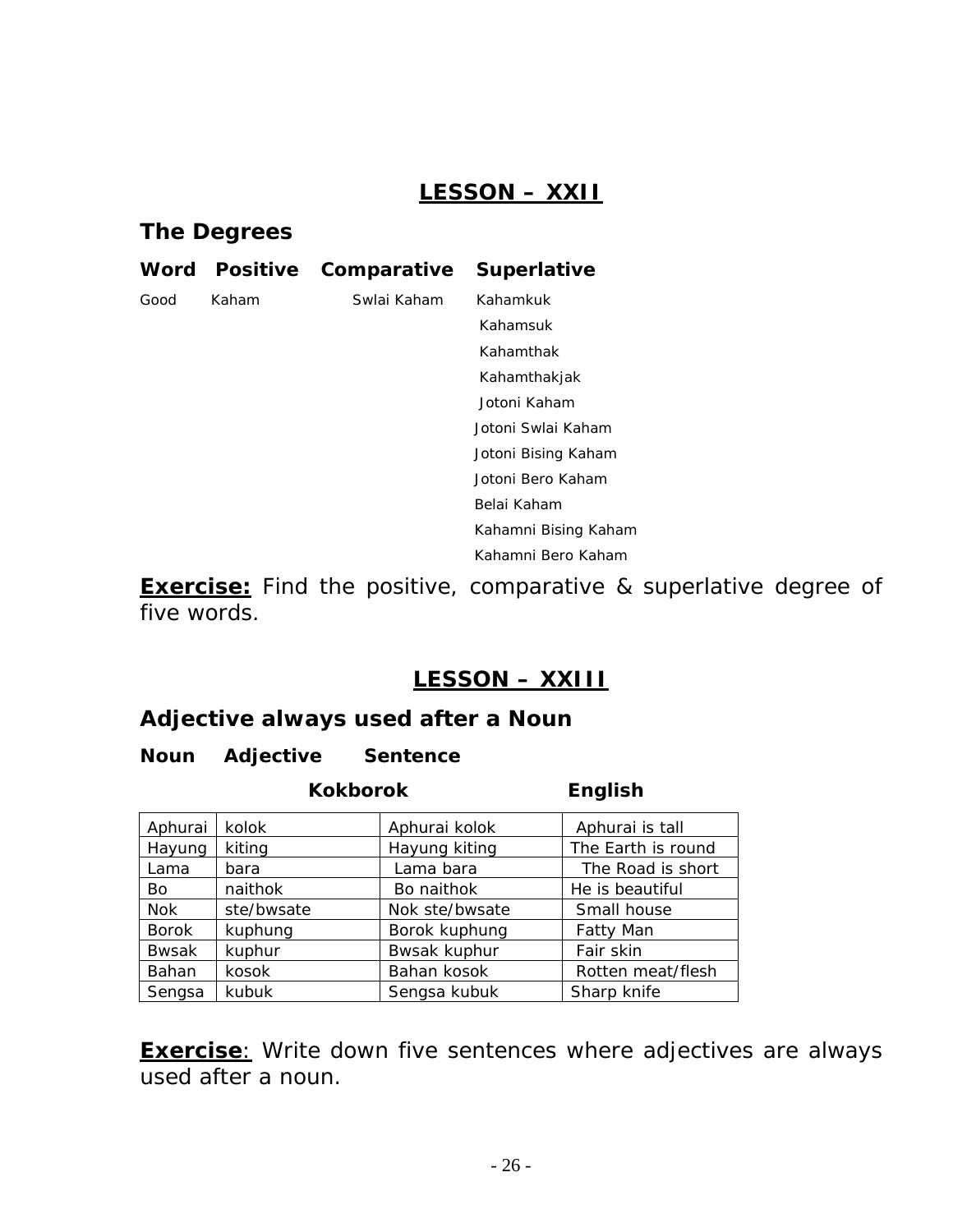# **LESSON - XXIV**

# <span id="page-26-0"></span>**Counting method in Kokborok**

# Counting

| <b>Number</b>  | English            | Kokborok     |
|----------------|--------------------|--------------|
| 1              | One                | Sa           |
| $\overline{2}$ | Two                | Nwi          |
| 3              | <b>Three</b>       | Tham         |
| 4              | Four               | <b>Brwi</b>  |
| 5              | Five               | Ba           |
| 6              | <b>Six</b>         | Dok          |
| 7              | Seven              | Sni          |
| 8              | Eight              | Char         |
| 9              | Nine               | Chuku        |
| 10             | Ten                | Chi          |
| 11             | Eleven             | Chisa        |
| 12             | Twelve             | Chinwi       |
| 13             | Thirteen           | Chitham      |
| 14             | Fourteen           | Chibrwi      |
| 15             | Fifteen            | Chiba        |
| 16             | Sixteen            | Chidok       |
| 17             | Seventeen          | Chisni       |
| 18             | Eighteen           | Chichar      |
| 19             | Nineteen           | Chichuku     |
| 20             | Twenty             | Nwichi       |
| 21             | Twentyone          | Nwichisa     |
| 22             | Twentytwo          | Nwichinwi    |
| 23             | Twentythree        | Nwichitham   |
| 24             | Twentyfour         | Nwichibrwi   |
| 25             | Twentyfive         | Nwichiba     |
| 26             | Twentysix          | Nwichidok    |
| 27             | Twentyseven        | Nwichisni    |
| 28             | Twentyeight        | Nwichichar   |
| 29             | Twentynine         | Nwichichuku  |
| 30             | Thirty             | Thamchi      |
| 31             | Thirtyone          | Thamchisa    |
| 32             | Thirtytwo          | Thamchinwi   |
| 33             | <b>Thirtythree</b> | Thamchitham  |
| 34             | Thirtyfour         | Thamchibrwi  |
| 35             | Thirtyfive         | Thamchiba    |
| 36             | Thirtysix          | Thamchidok   |
| 37             | Thirtyseven        | Thamchisni   |
| 38             | Thirtyeight        | Thamchichar  |
| 39             | Thirtynine         | Thamchichuku |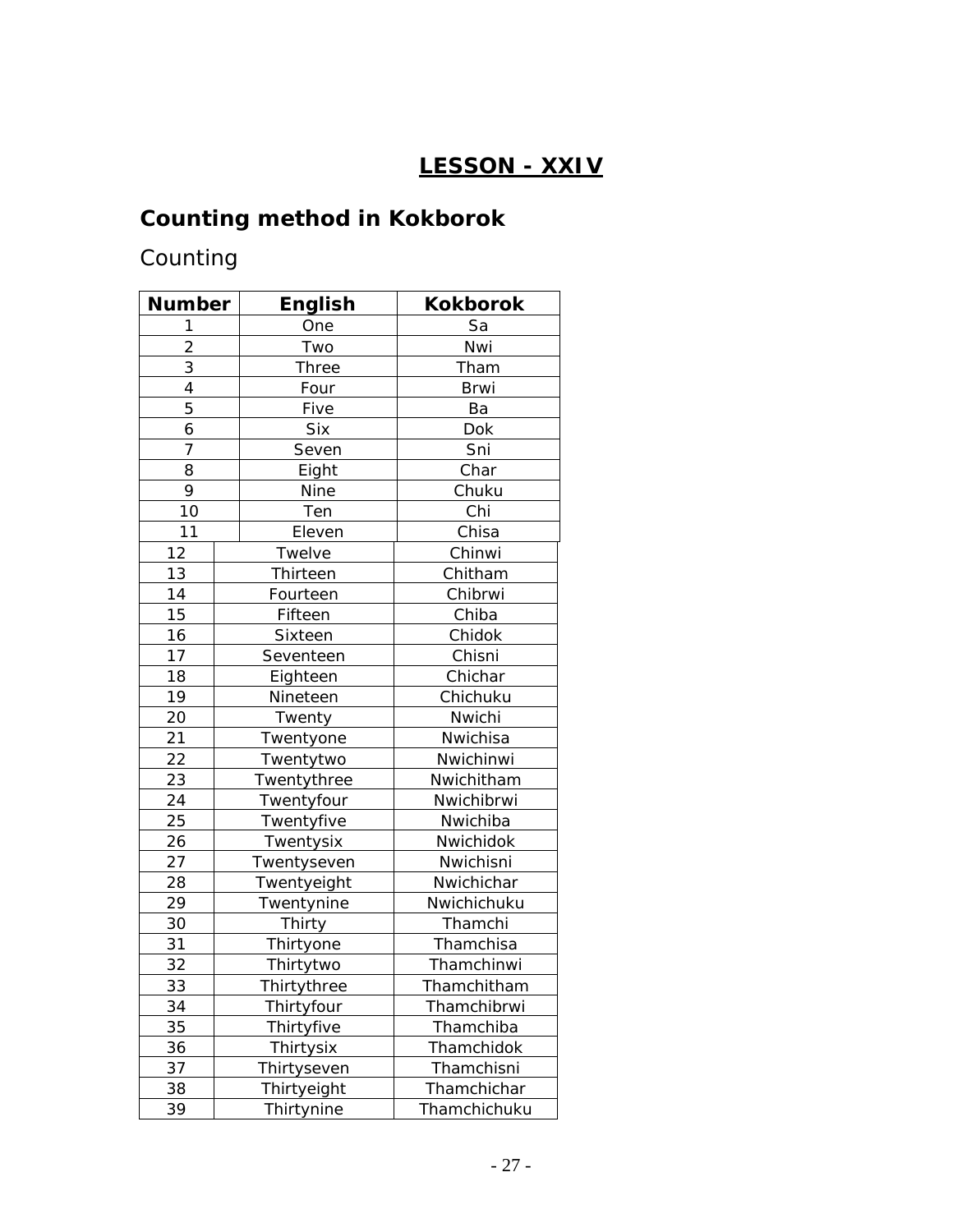| 40 | Forty        | <b>Brwichi</b>     |
|----|--------------|--------------------|
| 41 | Fortyone     | <b>Brwichisa</b>   |
| 42 | Fortytwo     | <b>Brwichinwi</b>  |
| 43 | Fortythree   | Brwichitham        |
| 44 | Fortyfour    | Brwichibrwi        |
| 45 | Fortyfive    | <b>Brwichiba</b>   |
| 46 | Fortysix     | <b>Brwichidok</b>  |
| 47 | Fortyseven   | <b>Brwichisni</b>  |
| 48 | Fortyeight   | <b>Brwichichar</b> |
| 49 | Fortynine    | Brwichichuku       |
| 50 | Fifty        | Bachi              |
| 51 | Fiftyone     | <b>Bachisa</b>     |
| 52 | Fiftytwo     | Bachinwi           |
| 53 | Fiftythree   | Bachitham          |
| 54 | Fiftyfour    | Bachibrwi          |
| 55 | Fiftyfive    | Bachiba            |
| 56 | Fiftysix     | Bachidok           |
| 57 | Fiftyseven   | Bachisni           |
| 58 | Fiftyeight   | Bachichar          |
| 59 | Fiftynine    | Bachichuku         |
| 60 | Sixty        | Dokchi             |
| 61 | Sixtyone     | Dokchisa           |
| 62 | Sixtytwo     | Dokchinwi          |
| 63 | Sixtythree   | Dokchitham         |
| 64 | Sixtyfour    | Dokchibrwi         |
| 65 | Sixtyfive    | Dokchiba           |
| 66 | Sixtysix     | Dokchidok          |
| 67 | Sixtyseven   | Dokchisni          |
| 68 | Sixtyeight   | Dokchichar         |
| 69 | Sixtynine    | Dokchichuku        |
| 70 | Seventy      | Snichi             |
| 71 | Seventyone   | Snichisa           |
| 72 | Seventytwo   | Snichinwi          |
| 73 | Seventythree | Snichitham         |
| 74 | Seventyfour  | Snichibrwi         |
| 75 | Seventyfive  | Snichiba           |
| 76 | Seventysix   | Snichidok          |
| 77 | Seventyseven | Snichisni          |
| 78 | Seventyeight | Snichichar         |
| 79 | Seventynine  | Snichichuku        |
| 80 | Eighty       | Charchi            |
| 81 | Eightyone    | Charchisa          |
| 82 | Eightytwo    | Charchinwi         |
| 83 | Eightythree  | Charchitham        |
| 84 | Eightyfour   | Charchibrwi        |
| 85 | Eightyfive   | Charchiba          |
| 86 | Eightysix    | Charchidok         |
| 87 | Eightyseven  | Charchisni         |
| 88 | Eightyeight  | Charchichar        |
|    |              |                    |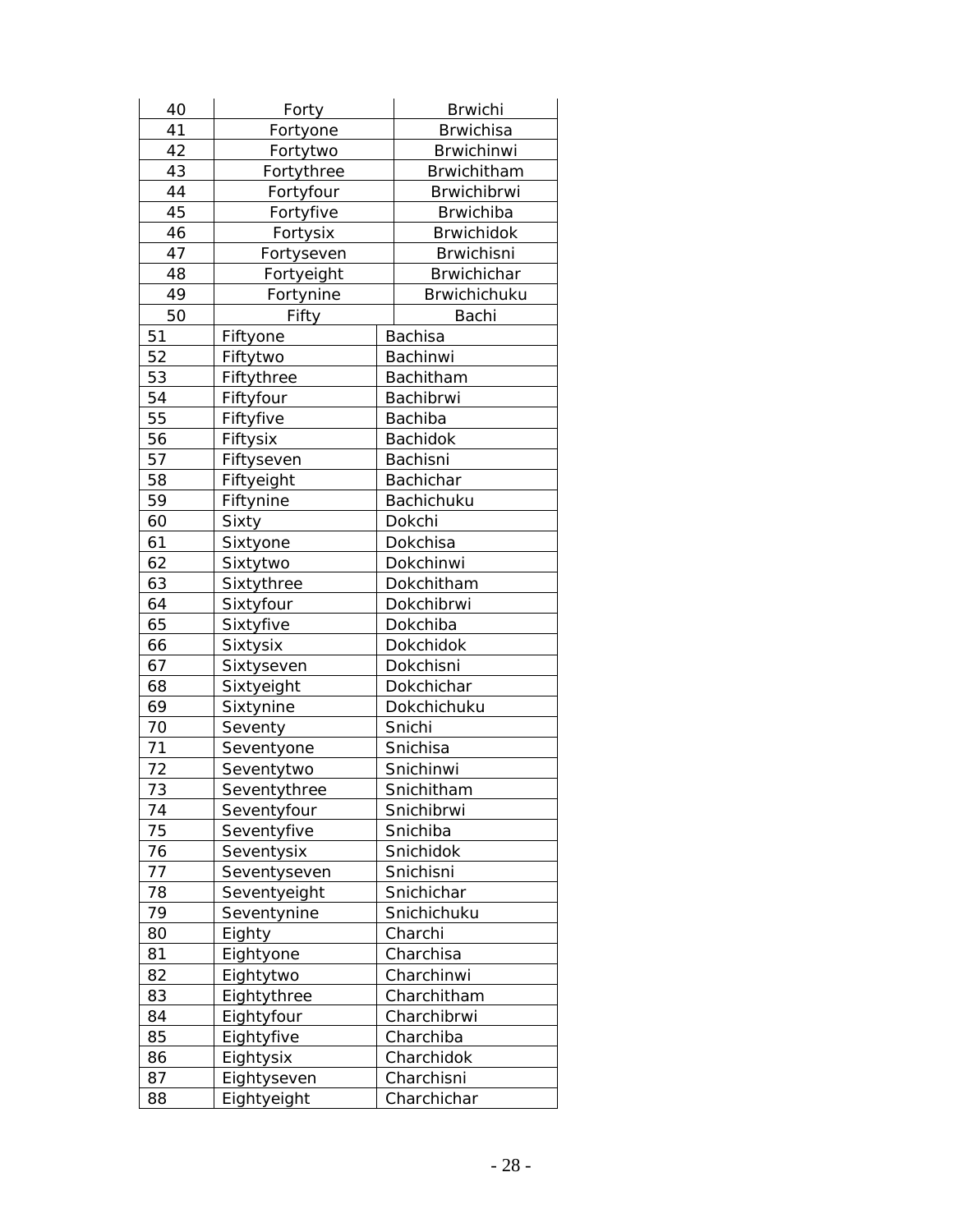| 89                | Eightynine                  | Charchichuku     |
|-------------------|-----------------------------|------------------|
| 90                | Ninety                      | Chukuchi         |
| 91                | Ninetyone                   | Chukuchisa       |
| 92                | Ninetytwo                   | Chukuchinwi      |
| 93                | Ninetythree                 | Chukuchitham     |
| 94                | Ninetyfour                  | Chukuchibrwi     |
| 95                | Ninetyfive                  | Chukuchiba       |
| 96                | Ninetysix                   | Chukuchidok      |
| 97                | Ninetyseven                 | Chukuchisni      |
| 98                | Ninetyeight                 | Chukuchichar     |
| 99                | Ninetynine                  | Chukuchichuku    |
| 100               | Hundred                     | Ra               |
| 100               | One Hundred                 | Sara             |
| 101               | Hundred & One               | Ra Sa            |
| 200               | Two Hundred                 | Nwira            |
| 201               | Two Hundred&One             | Nwira Sa         |
| 300               | Three Hundred               | Thamra           |
|                   | Three Hundred<br>&          |                  |
| 301               | One                         | Thamra Sa        |
| 400               | Four Hundred                | Brwi Ra          |
|                   | Hundred&<br>Four            |                  |
| 401               | One                         | <b>Brwira Sa</b> |
| 500               | Five Hundred                | Bara             |
| 501               | Five Hundred &One Bara Sa   |                  |
| 600               | Six Hundred                 | Dok              |
| 601               | Six Hundred &One            | Dokra Sa         |
| 700               | Seven Hundred               | Snira            |
|                   | Hundred<br>Seven            |                  |
| 701               | &One                        | Snira Sa         |
| 800               | Eight Hundred               | Charra           |
|                   | Eight<br>Hundred&           |                  |
| 801               | One                         | Charra Sa        |
| 900               | Nine Hundred                | Chukura          |
|                   | &<br><b>Nine</b><br>Hundred |                  |
| 901               | One                         | Chukura Sa       |
| 1000              | Thousand                    | Sai              |
| 1001              | Thousand & One              | Sai Sa           |
| 5000              | Five Thousand               | Basai            |
| 10,000            | Ten Thousand                | Chisai           |
|                   | &<br>Ten<br>Thousand        |                  |
| 10,001            | One                         | Chisai Sa        |
| 100,000           | Lakh                        | Rasai            |
| 100,001           | One Lakh & One              | Rasai Sa         |
| 200,000           | Two Lakh                    | Nwi Rasai        |
| 200,001           | Two Lakh & One              | Nwi Rasai Sa     |
| 1,000,000 Million |                             | Chirasai         |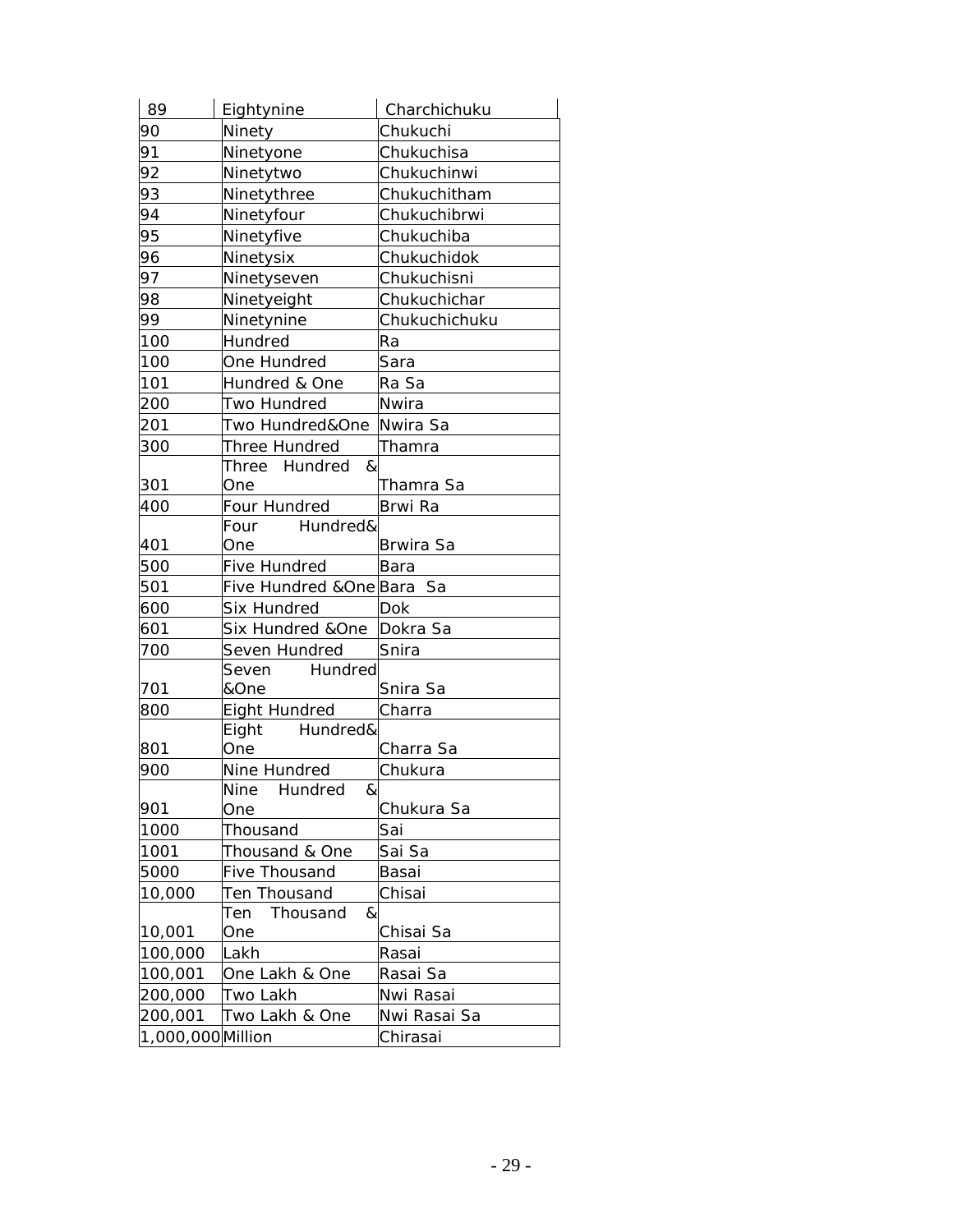<span id="page-29-0"></span>

| 1,000,001  | Million & One     | Chirasai Sa    |
|------------|-------------------|----------------|
| 2,000,000  | Two Million       | Nwi Chirasai   |
| 2,000,001  | Two Million & One | Nwi Chirasaisa |
| 10,000,000 | Crore             | Rwiag          |

# **Exercise:** Remind the counting method of Kokborok

# **LESSON - XXV**

 $\overline{\mathbf{1}}$ 

# **Classifier counting method in Kokborok**

|                  | SI No. The Classifier To count |           | <b>English meaning</b>                     |
|------------------|--------------------------------|-----------|--------------------------------------------|
| 1.               | Bangthaya                      | kisa      | a small in amount or size                  |
| $\overline{2}$ . | Becheng                        | chengsa   | stick like a bamboo branches               |
| 3.               | <b>Bedek</b>                   | deksa     | branch of a tree                           |
| 4.               | Belep                          | lepsa     | a piece of flat thing like coin            |
| 5.               | Bepeng                         | pengsa    | something taking shape byputting into pipe |
| 6.               | <b>Berechek</b>                | recheksa  | a piece of teared bamboo                   |
| 7.               | Berem                          | remsa     | a row                                      |
| 8.               | <b>Bethek</b>                  | theksa    | a knot of a bamboo                         |
| 9.               | <b>Biphring</b>                | nakiksa   | very small in size                         |
| 10.              | Bisi                           | bisa      | one year                                   |
| 11.              | <b>Bodol</b>                   | dolsa     | a group of people                          |
| 12.              | Bojor                          | jorsa     | a pair                                     |
| 13.              | <b>Bokcho</b>                  | kochosa   | a piece cutting by something               |
| 14.              | <b>Bokhok</b>                  | khoksa    | denoting one rupee in coin                 |
| 15.              | <b>Bokhor</b>                  | khorsa    | a hole in the earth                        |
| 16.              | <b>Bokol</b>                   | kolsa     | a small round size like an eye             |
| 17.              | Bokong                         | kongsa    | a stick                                    |
| 18.              | Bolokhong                      | lokhongsa | any one kind of cover                      |
| 19.              | Bophai                         | phaihsa   | an extra amount of flesh                   |
| 20.              | <b>Bophak</b>                  | phaksa    | a bundle of firewood                       |
| 21.              | <b>Borok</b>                   | khoroksa  | a human being                              |
| 22.              | <b>Bosok</b>                   | soksa     | a top of a tree                            |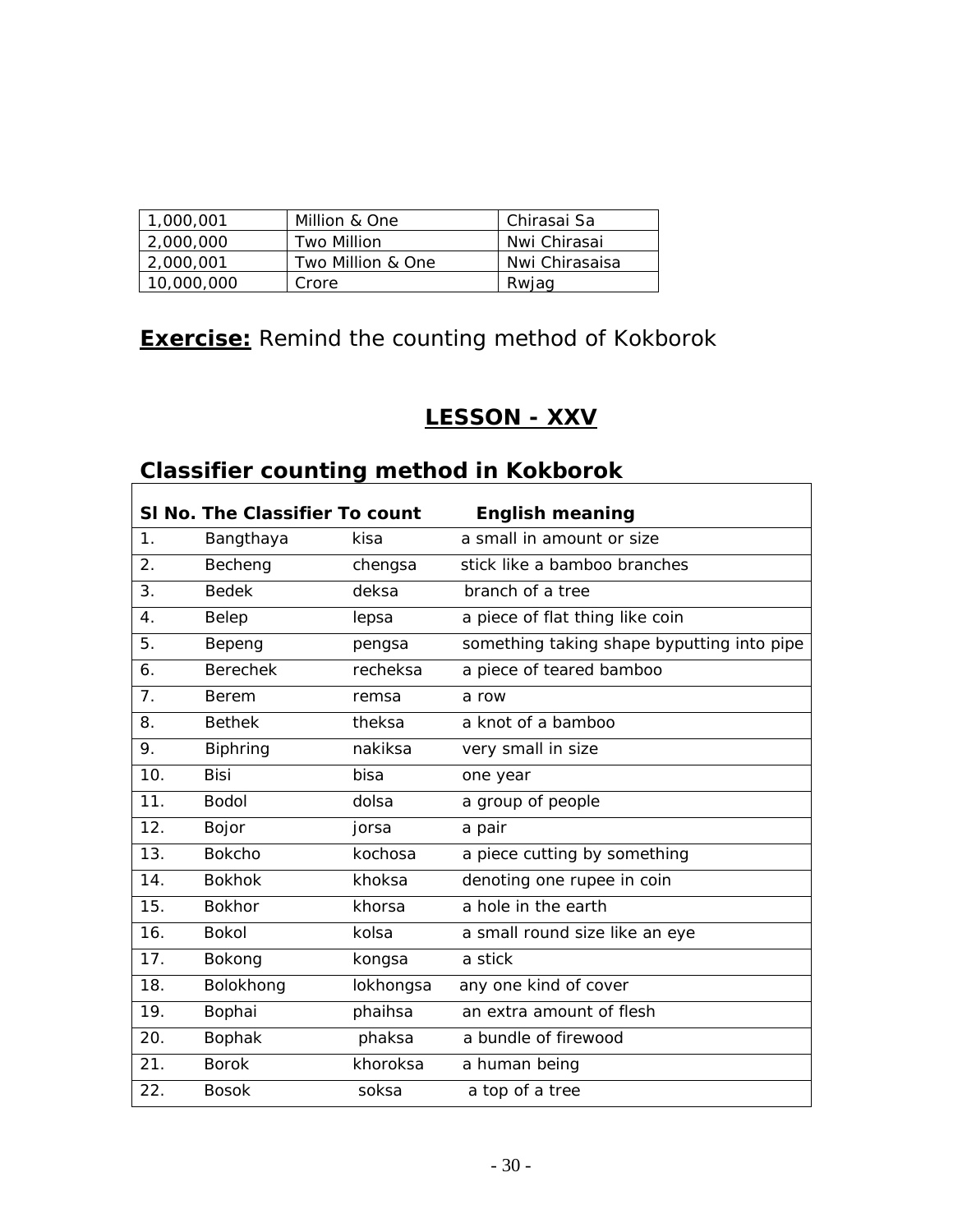| 23.        | Bothop                  |                    | a drop of liquid<br>thopsa                     |
|------------|-------------------------|--------------------|------------------------------------------------|
| 24.        | <b>Botok</b>            | toksa              | a piece of any kind of long thing              |
| 25.        | <b>Bubar</b>            | barsa              | a flower                                       |
| 26.        | <b>Buchu</b>            | chusa              | a small bundle or baggage                      |
| 27.        | <b>Buduk</b>            | duksa              | a piece of creeper                             |
| 28.        | <b>Budul</b>            | dulsa              | a round piece                                  |
| 29.        | Bukhurung               | khungsa            | a hole in big size                             |
| 30.        | Bumung                  | mungsa             | one kind                                       |
| 31.        | Buphang                 | phangsa            | a tree                                         |
| 32.        | <b>Burung</b>           | rungsa             | the act of keeping in a heap                   |
| 33.        | <b>Busup</b>            | supsa              | a joint or a confluence                        |
| 34.        | <b>Buthup</b>           | thupsa             | a bush                                         |
| 35.        | Bwcham                  | chamsa             | a mark of lash                                 |
| 36.        | Bwhtwi                  | lukasa             | the act of pouring of liquidfor the first time |
| 37.        | <b>Bwkhak</b>           | khaksa             | a half piece                                   |
| 38.        | Bwkwrang                | kangsa             | a thin thing like a paper etc.                 |
| 39.        | <b>Bwlaih</b>           | laihsa             | a leaf                                         |
| 40.        | Bwlam                   | lamsa              | a hole or one way                              |
| 41.        | Bwlap                   | lapsa              | a part like the beehives                       |
| 42.        | Bwlwng                  | Iwngsa             | a sum of trees over in a particular areas      |
| 43.        | Bwtahng                 | tahngsa            | a row                                          |
| 44.        | <b>Bwthaih</b>          | thaihsa            | a fruit                                        |
| 45.        | Bwthap                  | thapsa             | a piece of liquid became solid                 |
| 46.        | <b>Bwtwk</b>            | twksa              | a full of pot                                  |
| 47.        | Bwtwng                  | twngsa             | a piece of thread                              |
| 48.        | Chempai                 |                    | chempaisa a full of chempai (a basket)         |
| 49.        | Chokjaknai              | choksa             | act of separating the dust apart from grains   |
| 50.        | Dalbidal                | dalsa              | a different kind                               |
| 51.        | Dingra                  | dingrasa           | a full of dingra (a basket)                    |
| 52.        | Dol                     | dolsa              | a full of dol (a basket)                       |
| 53.        | Eng                     | engsa              | a middle part of bamboo of two joint           |
| 54.<br>55. | Hathi                   | hathibarasa a week |                                                |
| 56.        | Hor<br>Kaih manya kaisa | horsa              | a night<br>one could not identified the size   |
| 57.        | Kaisleng                | kaislengsa         | a full of kaisleng (a basket)                  |
| 58.        | Khanai                  | khanaisa           | a mouthful of betel nut                        |
| 59.        | Khlaimung               | uaisa              | one time                                       |
| 60.        | Khuri                   | khurisa            | a full of a cup                                |
| 61.        | Kisa                    | kisisa             | a small in size                                |
| 62.        | Langa                   | langasa            | a full of langa (a basket)                     |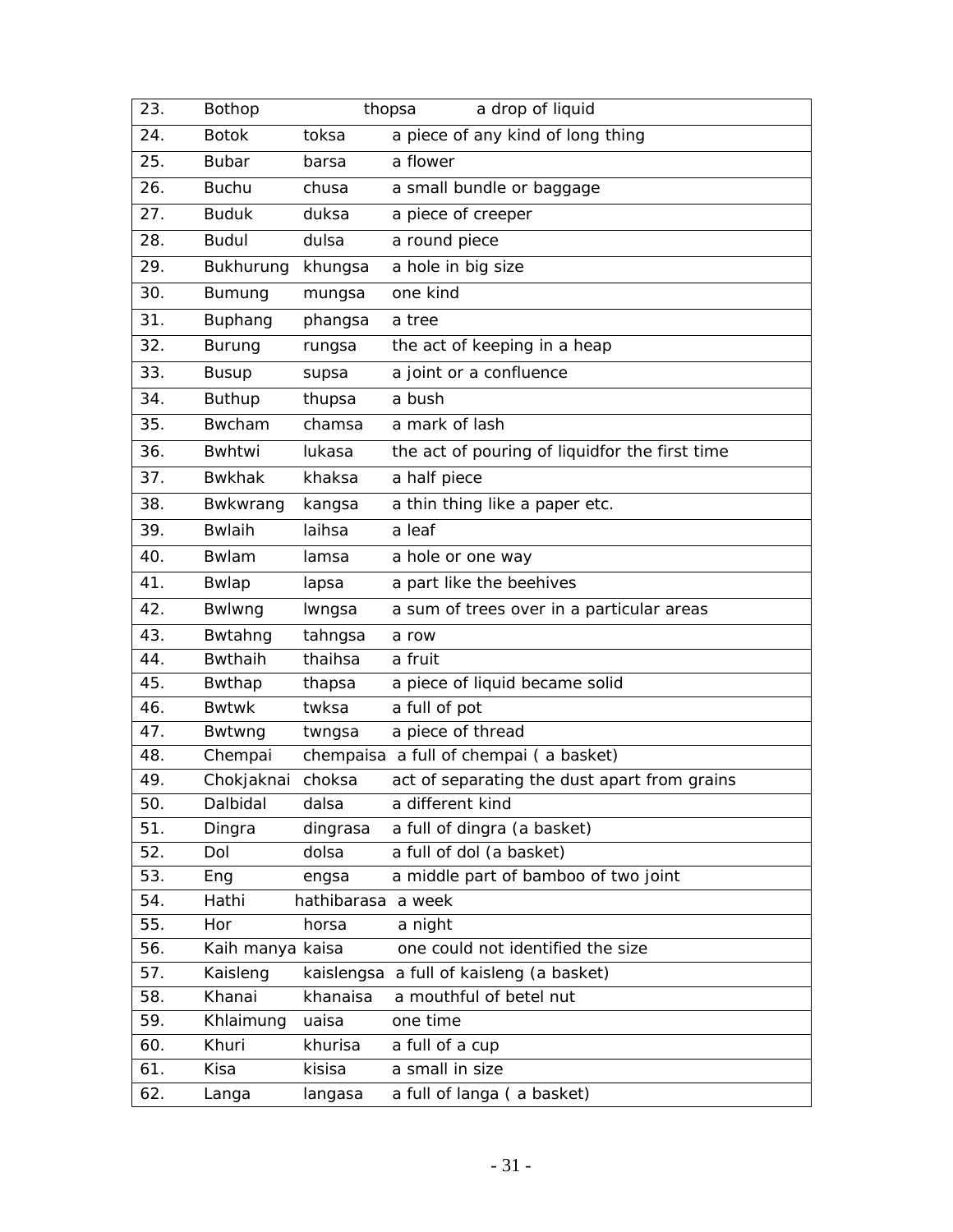<span id="page-31-0"></span>

| 63. | Lujaknai             | lukasa    | pouring one time                  |
|-----|----------------------|-----------|-----------------------------------|
| 64. | Luta                 | lutasa    | a full of luta (a metallic pot)   |
| 65. | Mairang              | mairangsa | a full of dish                    |
| 66. | Malmata              | masa      | an animal                         |
| 67. | Mohl                 | mohlsa    | a long period or a reign          |
| 68. | Mol                  | molsa     | a season                          |
| 69. | Phala ; pharaphalasa |           | a piece of any kind of flat thing |
| 70. | Phara ; phala        | pharasa   | a piece of any kind of flat thing |
| 71. | Phari                | pharisa   | a bumble of paddy                 |
| 72. | Phekokjak            | phekoksa  | a part of cut object              |
| 73. | Phil                 | philsa    | an act of performing something    |
| 74. | Ra                   | sara      | one hundred                       |
| 75. | Rang                 | khoksa    | one rupee                         |
| 76. | Rasai                | sarasai   | one lakh or ten thousand          |
| 77. | Rwjag                | sarwjak   | one crore or ten million          |
| 78. | Sai                  | sasai     | one thousand                      |
| 79. | Tal                  | talsa     | one month                         |
|     |                      |           |                                   |

**Exercise:** Remind the classifier counting method of Kokborok

# **LESSON – XXVI**

# **Conversation**

#### Introduction

| <b>English</b>     | <b>Kokborok</b> | <b>Bengali</b> |
|--------------------|-----------------|----------------|
| Good Morning.      | Phung Kaham.    |                |
| Good Afternoon.    | Sairik Kaham.   |                |
| Good Evening.      | Sanja Kaham.    |                |
| Good Night.        | Hor Kaham.      |                |
| Sit down.          | Achukdi         |                |
| Sit down please.   | Achukjadi.      |                |
| Please be seated.  | Achukjadi.      |                |
| What is your name? | Nini mung tamo? |                |
| My name is Mr. X.  | Ani mung Mr.X.  |                |
| How are you?       | Nwng kahamde    |                |